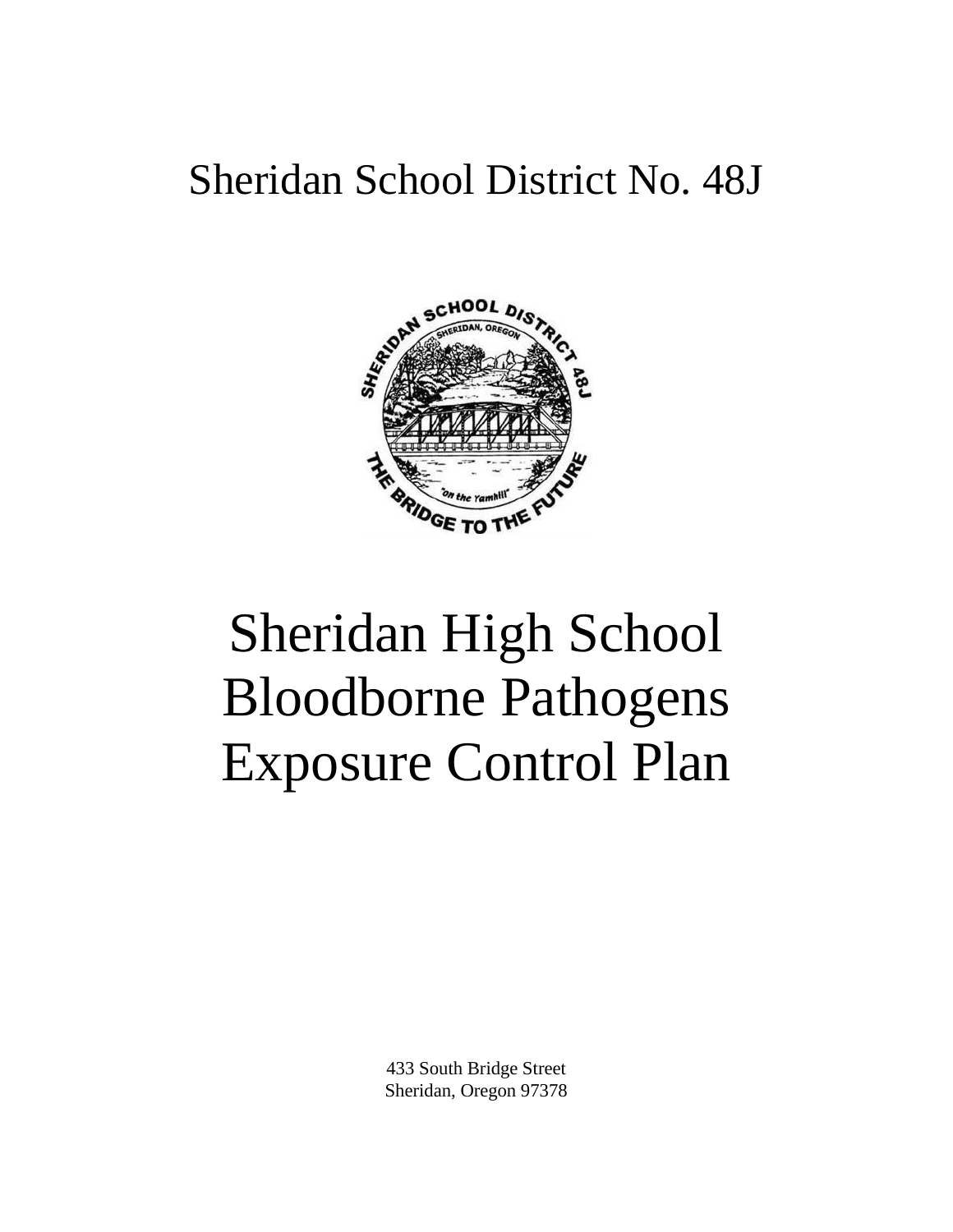# **FORMS**

The following forms are intended to be used in conjunction with this manual. They have been designed to assist school administrators in implementing regulations required by OSHA on bloodborne pathogens.

Reference Listing of Forms

| Form #1   | Blood or Other Body Fluid Post-Exposure Report                                                            |
|-----------|-----------------------------------------------------------------------------------------------------------|
| Form $#2$ | Bloodborne Pathogen Exposure Employee History                                                             |
| Form $#3$ | Source Individual History and Consent                                                                     |
| Form $#4$ | Source Individual Refusal for Blood Testing                                                               |
| Form #5   | Hepatitis B Vaccination Consent/Waiver and Bloodborne Pathogens Training<br>Documentation                 |
| Form #6   | Unanticipated/Accidental Body Fluid Exposure Log                                                          |
| Form #7   | Identified At Risk Employees Offered the Hepatitis B Vaccine Employees with<br>Rare Occupational Exposure |
| Form #8   | <b>Sharps</b> Log                                                                                         |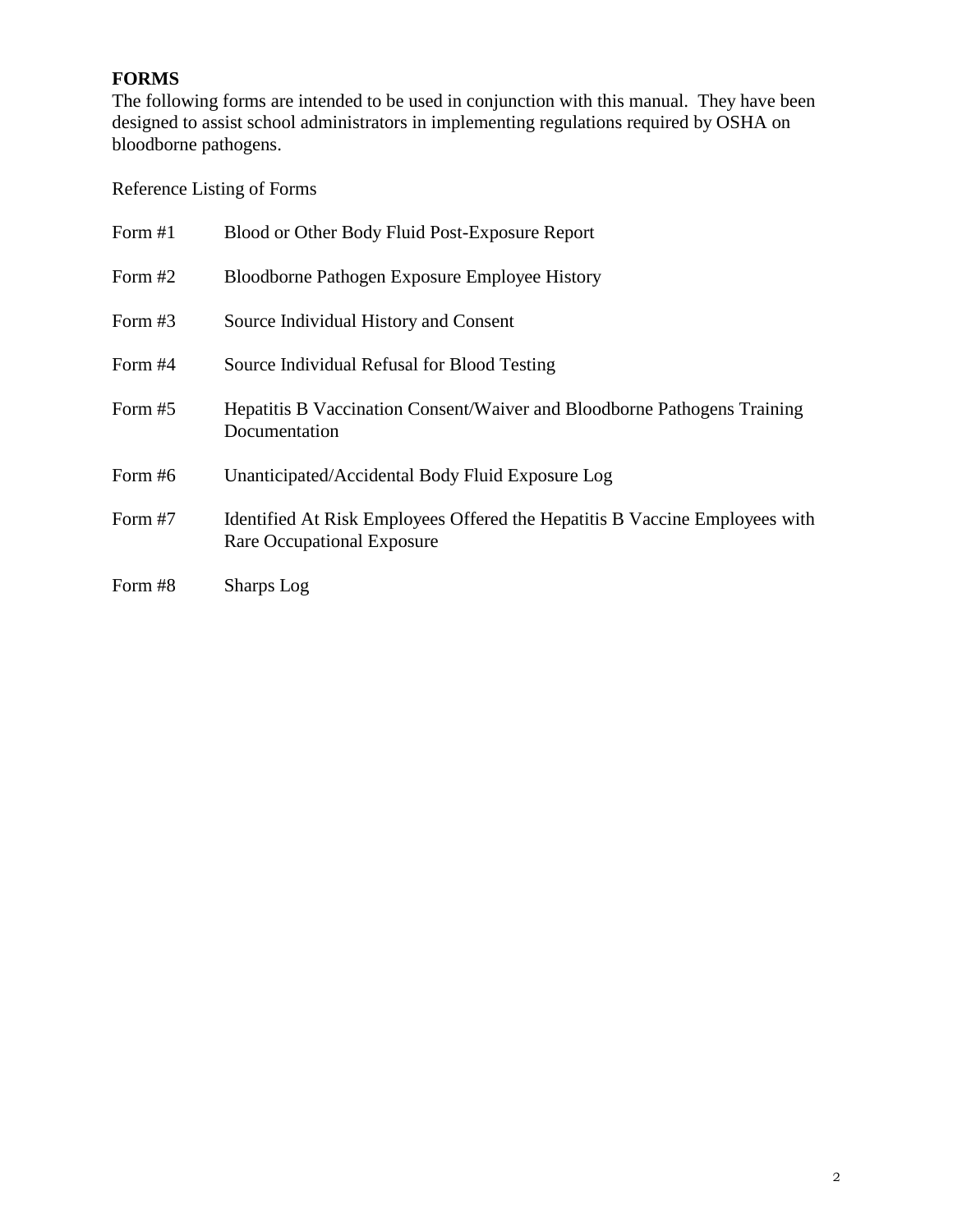# **INTRODUCTION**

Sheridan School District is committed to providing a safe and healthful working environment for our entire staff. In pursuit of this goal, the following exposure control plan (ECP) is provided to eliminate or minimize occupational exposure to bloodborne pathogens in accordance with OSHA standard 29 CFR 1910.1030, "Occupational Exposure to Bloodborne Pathogens."

The ECP is a key document to assist our organization in implementing and ensuring compliance with the standard, thereby protecting our employees. This ECP includes:

- Determination of employee exposure
- Implementation of various methods of exposure control, including:
	- Universal precautions Engineering and work practice controls
		- Personal protective equipment
		- Housekeeping
- Hepatitis B vaccination
- Post-exposure evaluation and follow-up
- Communication of hazards to employees and training
- Recordkeeping
- Procedures for evaluating circumstances surrounding exposure incidents

Implementation methods for these elements of the standard are discussed in the subsequent pages of this ECP.

# **PROGRAM ADMINISTRATION**

The Superintendent is responsible for overseeing that school administrators facilitate the implementation of the ECP at their site. The Superintendent will maintain, review, and update the ECP at least annually, and whenever necessary to include new or modified tasks and procedures. Contact name: **Steven Sugg.** Contact location: Sheridan School District Office, 435 S Bridge Street, Sheridan. Contact phone number: (971) 261-6959.

The site supervisor (Principal) is responsible for implementation of the ECP. Contact name: **Dean Rech.** Contact location: Sheridan High School, 433 S Bridge Street, Sheridan. Contact phone number: (971) 261-6970.

Those employees who are determined to have occupational exposure to blood or other potentially infectious materials (OPIM) must comply with the procedures and work practices outlined in this ECP.

The Safety Officer will provide and maintain all necessary personal protective equipment (PPE), engineering controls (e.g., sharps containers), labels, and red bags as required by the standard. The Safety Officer will ensure that adequate supplies of the aforementioned equipment are available in the appropriate sizes. Contact name: **Tiffany Wertz**, 433 S Bridge Street, Sheridan. Contact phone number: (971) 261-6970.

The site supervisor will be responsible for ensuring that all medical actions required by the standard are performed and that appropriate employee health and OSHA records are maintained. Contact name: **Dean Rech**. Contact location: Sheridan High School, 433 S Bridge Street, Sheridan. Contact phone number: (971) 261-6970.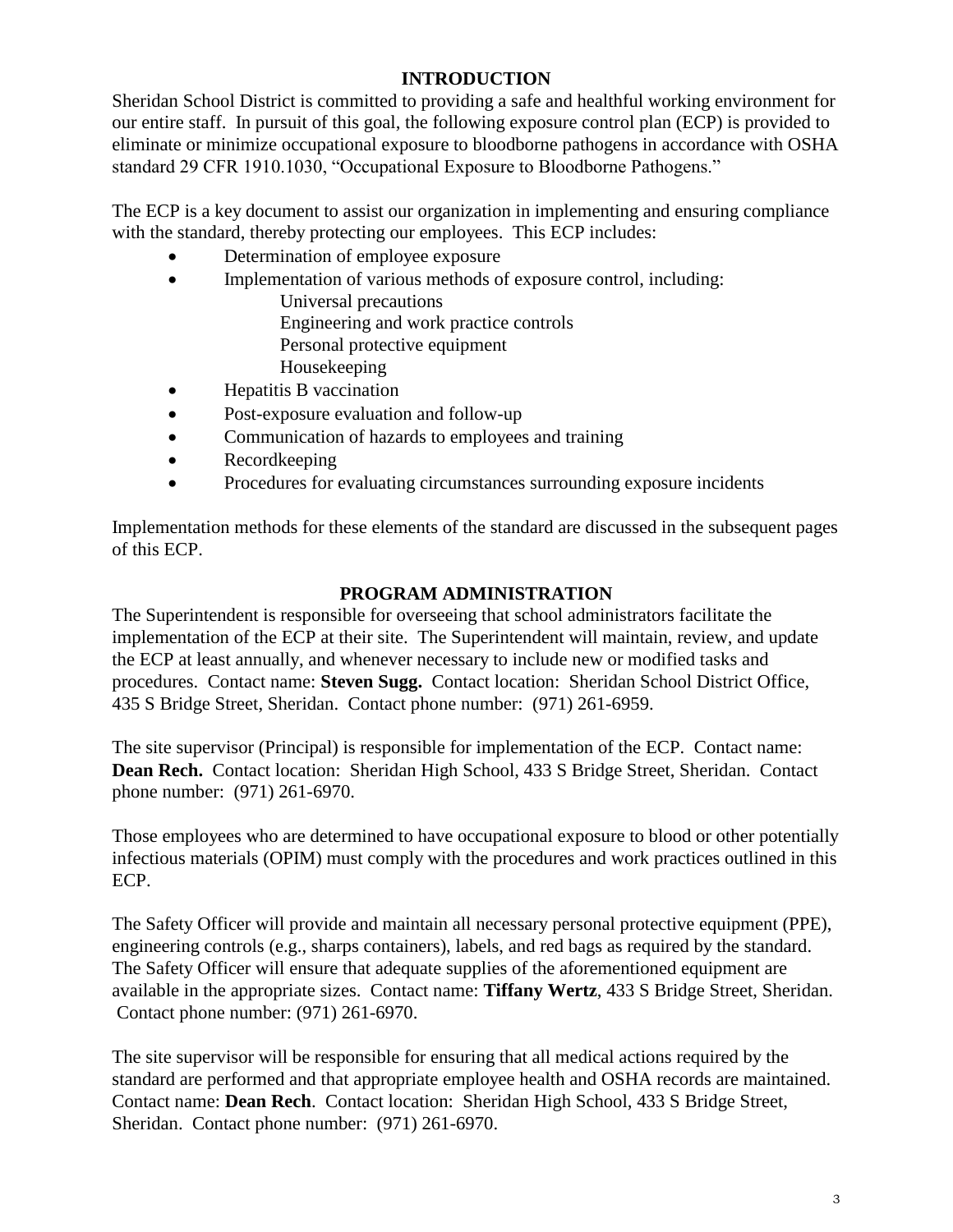The Safety Officer will be responsible for training, documentation of training, and making the written ECP available to employees, OSHA and NIOSH representatives. Contact name: **Tiffany Wertz**, 433 S Bridge Street, Sheridan. Contact phone number: (971) 261-6970.

#### **EMPLOYEE EXPOSURE DETERMINATION**

The following is a list of all job classifications at our establishment in which all employees have occupational exposure:

Job Title: School Nurse

The following is a list of job classifications in which some employees at our establishment have occupational exposure. Included is a list of tasks and procedures, or groups of closely related tasks and procedures, in which occupational exposure may occur for these individuals:

Job Title: Teachers, Educational Assistants, Multi-handicapped, TMR, Other Health Impaired, and Autism Programs

Task/Procedure: Changing menstrual pads, emesis clean-up, tooth brushing, changing ostomy bags, biting incidents by students, diapering/toileting, cleaning nose/mouth secretions, feeding (oral or gastrostomy), suctioning, catheterization, blood glucose monitoring, providing assistance to students with bleeding or OPIM injuries and combative behavior.

Job Title: Speech/Language Specialist

Task/Procedure: Oral peripheral examination, cleaning nose/mouth/ear secretions, oral motor skill techniques, feeding, combative behavior and biting incidents by students.

Job Title: Delegated Caregivers (persons delegated to perform specific nursing tasks by a registered nurse)

Task/Procedure: Injected, oral or rectal medications, suctioning, catheterization, gastrostomy feedings/medications, blood glucose monitoring and dressing changes.

Job Title: PE Teachers, Teacher Assistants, Athletic Trainers, Student Trainers or Coaches with training responsibilities.

Task/Procedure: Providing assistance to student-athletes with injuries that involve blood.

Job Title: Designated First Aid Providers

Task/Procedure: Providing assistance to students with bleeding or OPIM injuries/occurrences.

Job Title: Custodians

Task/Procedure: Cleaning spills.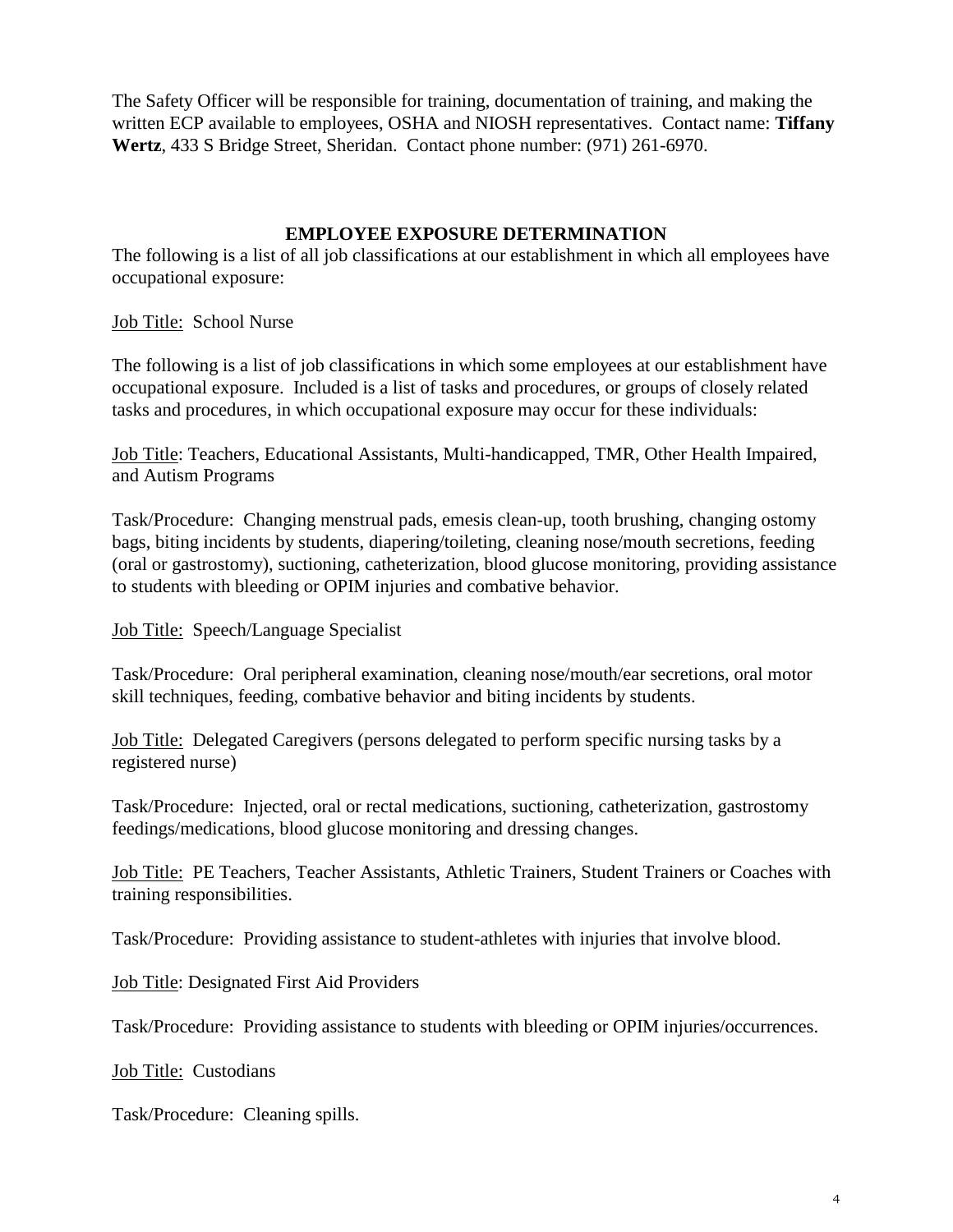#### **METHODS OF IMPLEMENTATION AND CONTROL**

#### **Universal Precautions**

All employees will utilize universal precautions.

#### **Exposure Control Plan**

Employees covered by the bloodborne pathogens standard receive an explanation of this ECP during their initial training session. It will also be reviewed in their annual refresher training. All employees can receive a copy of this plan on the district website along with a copy of the staff handbook.

The Superintendent is responsible for reviewing and updating the ECP annually or more frequently if necessary to reflect any new or modified tasks and procedures that affect occupational exposure and to reflect new or revised employee positions with occupational exposure.

#### **Engineering Controls and Work Practices**

Engineering controls and work practices will be used to prevent or minimize exposure to bloodborne pathogens. The specific engineering controls and work practice controls used are listed below:

- Providing handwashing facilities that are readily accessible to staff. When provision of handwashing facilities is not feasible, the District shall provide an appropriate antiseptic hand cleanser in conjunction with clean paper towels or antiseptic towelettes.
- Appropriate puncture-resistant containers shall be available for contaminated needles and other contaminated sharps. Contaminated sharps are any object(s) that can penetrate the skin, including but not limited to needles, scalpels, broken glass, broken capillary tubes and exposed ends of dental wire. Appropriate containers must be located wherever sharps are used.
- Controls will be examined and maintained or replaced as appropriate on a regular schedule to ensure their effectiveness. Controls will include but are not limited to the following:
	- 1. "Universal Precautions" will be used by all employees.
	- 2. All employees should avoid direct skin contact with body fluids of other persons, especially if the person has an unhealed break in the skin.
	- 3. Whenever possible, a student or person should be encouraged to care for his/her own bleeding injury.
	- 4. Staff will be trained to wash hands in an appropriate manner after any possible contact with blood or other potentially infectious materials.
	- 5. Potentially infectious materials will be double plastic bagged for blood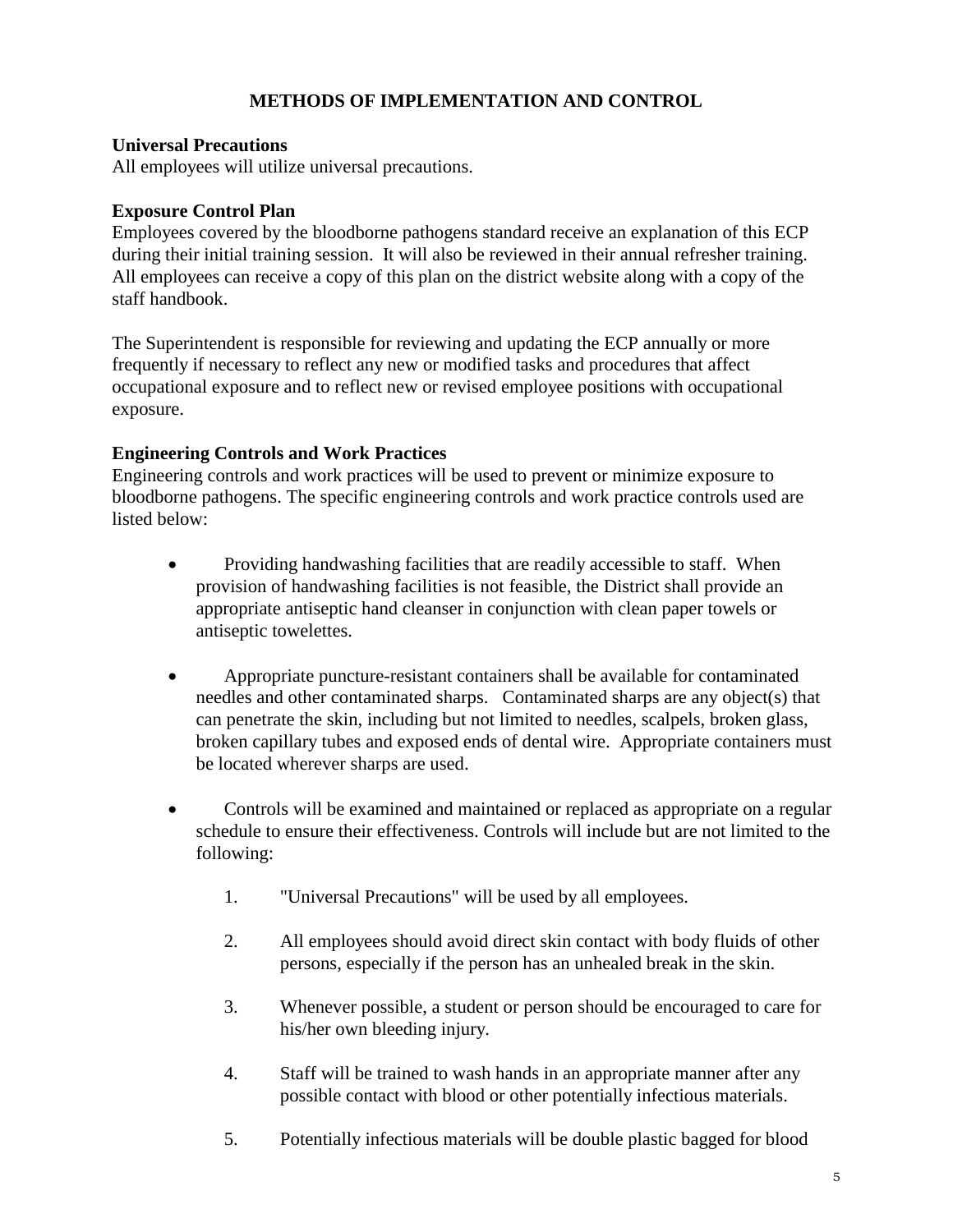soaked items. Containers will be available for contaminated sharps and labeled.

6. Equipment that has become contaminated with blood or other potentially infectious materials shall be examined and decontaminated as necessary.

# **Personal Protective Equipment (PPE)**

PPE is provided to our employees at no cost to them. Training in the use of the appropriate PPE for specific tasks or procedures is provided by: Safety Officer.

The types of PPE available to employees are as follows:

1. Gloves, gowns, face shields or masks and eye protection.

PPE is located in each classroom and may be obtained through the Safety Officer.

All employees using PPE must observe the following precautions:

- Wash hands immediately or as soon as feasible after removing gloves or other PPE
- Remove PPE after it becomes contaminated and before leaving the work area.
- Used PPE may be disposed of in (list appropriate containers for storage, laundering, decontamination, or disposal)
- Wear appropriate gloves when it is reasonably anticipated that there may be hand contact with blood or OPIM, and when handling or touching contaminated items or surfaces; replace gloves if torn, punctured or contaminated, or if their ability to function as a barrier is compromised.
- Utility gloves may be decontaminated for reuse if their integrity is not compromised; discard utility gloves if they show signs of cracking, peeling, tearing, puncturing, or deterioration.
- Never wash or decontaminate disposable gloves for reuse.
- Wear appropriate face and eye protection when splashes, sprays, spatters, or droplets of blood or OPIM pose a hazard to the eye, nose or mouth.
- Remove immediately or as soon as feasible any garment contaminated by blood or OPIM, in such a way as to avoid contact with the outer surface.

#### **Housekeeping**

Regulated waste is placed in containers which are closable, constructed to contain all contents and prevent leakage, appropriately labeled or color-coded (see the following section "Labels"), and closed prior to removal to prevent spillage or protrusion of contents during handling.

The procedure for handling other regulated waste is: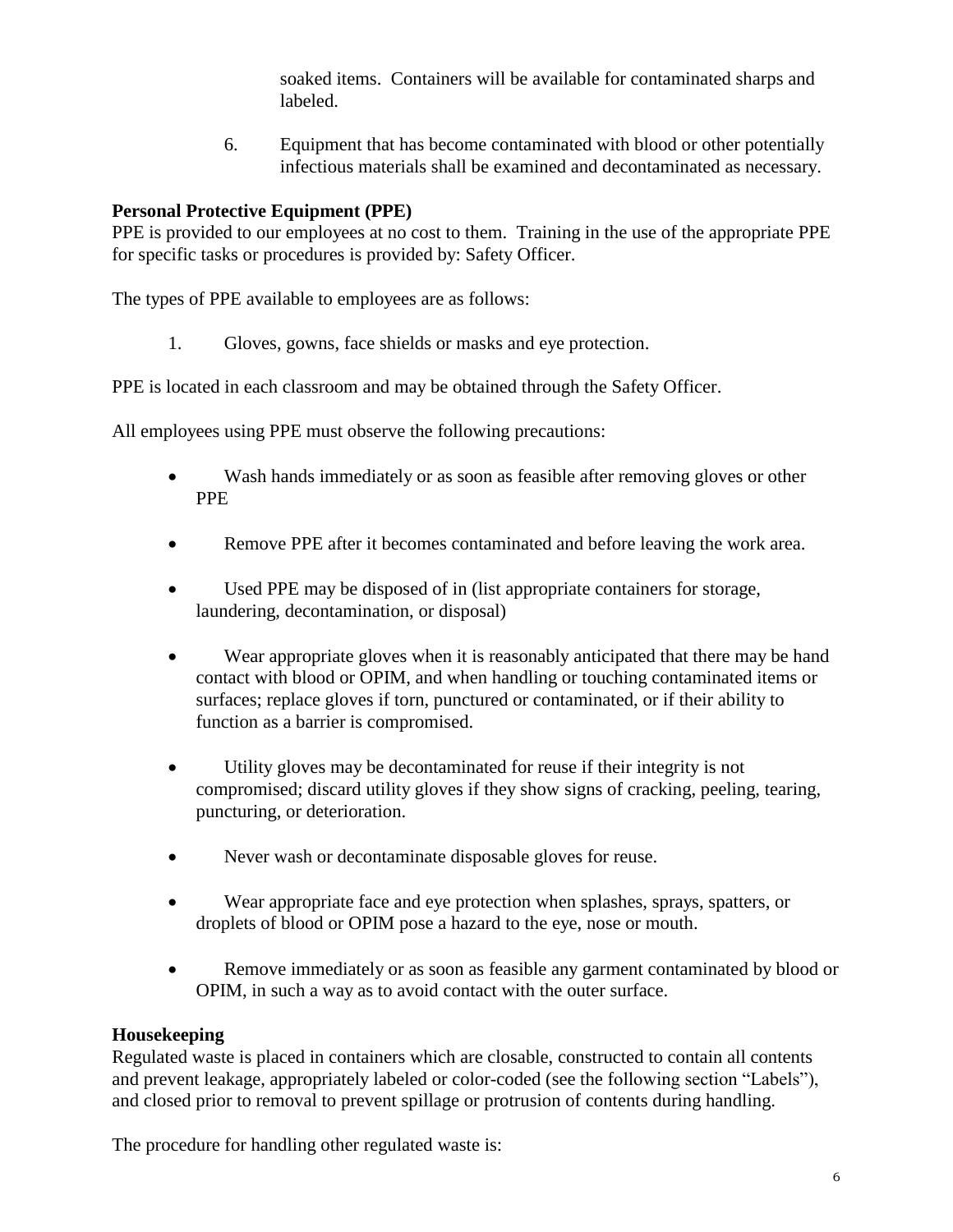# A. Body fluid clean-up

- 1. Gloves will be worn.
- 2. Caution or wet floor signs will be used as necessary.
- 3. An EPA approved disinfectant and absorbent towels will be used to wipe up and clean small spills.
- 4. Germicidal detergent will be used for contaminated areas when fluid is on a carpeted surface.
- 5. An EPA approved disinfectant will be used for contaminated areas when a body fluid has been spilled on a hard surface.
- 6. Absorbent towels will be used to wipe up the cleaning agent; larger spills will necessitate spraying area again with a germicidal detergent or bleach and vacuum as necessary when dry.
- 7. Contaminated fluids and supplies used for cleaning will be disposed of in a biohazard receptacle or red bag away from students.
- 8. A germicidal solution will be used to clean all contaminated equipment and replaced as appropriate.
- 9. Supplies will be replaced as needed.

Contaminated sharps are discarded immediately or as soon as possible in containers that are closable, puncture-resistant, leak proof on sides and bottoms, and appropriately labeled or colorcoded. Sharps disposal containers are available at (must be easily accessible and as close as feasible to the immediate area where sharps are used).

Bins and pails (e.g., wash or emesis basins) are cleaned and decontaminated as soon as feasible after visible contamination.

Broken glassware that may be contaminated is only picked up using mechanical means, such as a brush and dustpan.

#### **Laundry**

The following contaminated articles will be laundered by this company: responsible employee.

The following laundering requirements must be met:

- handle contaminated laundry as little as possible, with minimal agitation
- place wet contaminated laundry in leak-proof, labeled or color-coded containers before transport. Use red bags for this purpose.
- wear the following PPE when handling and/or sorting contaminated laundry: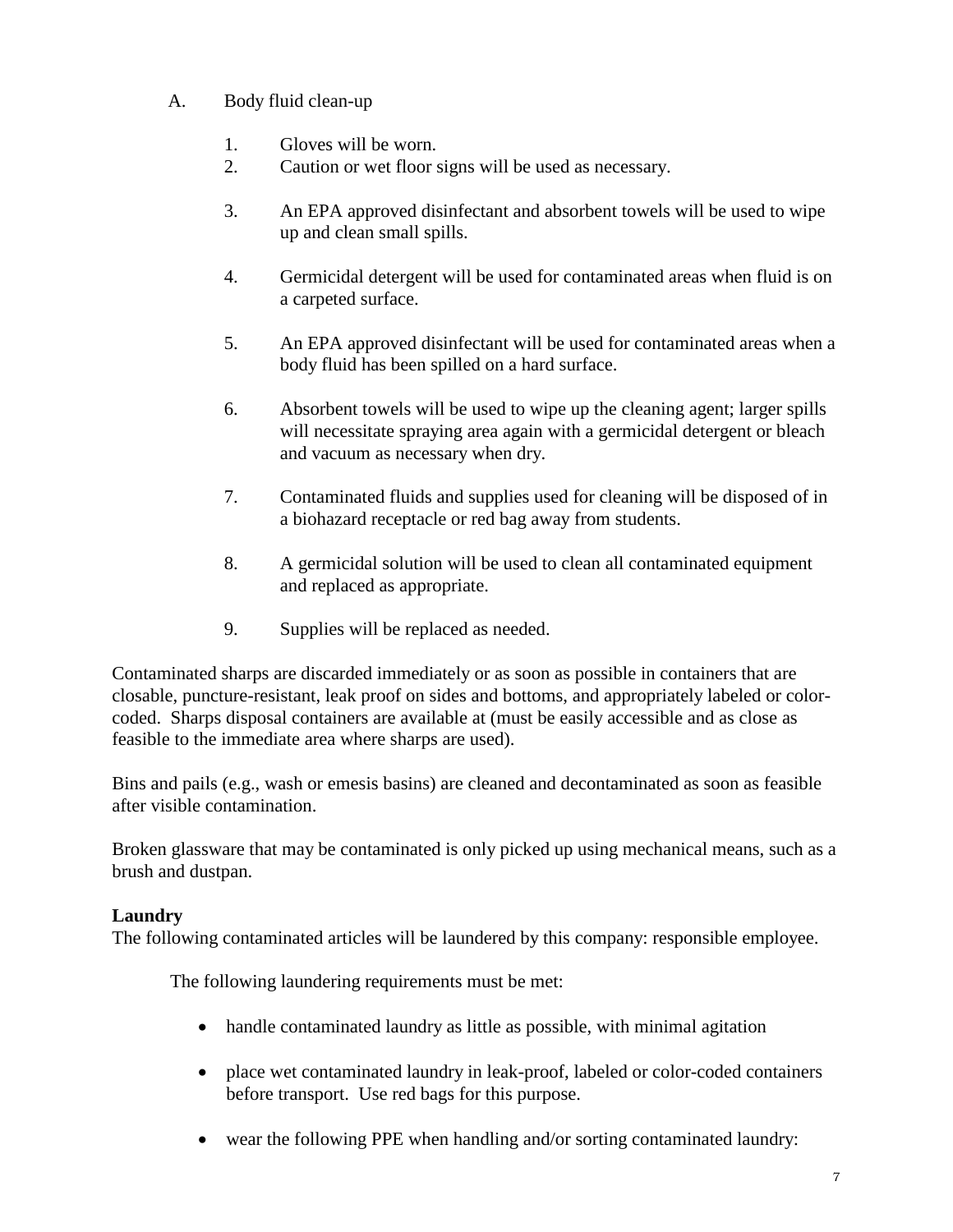# **Labels**

The following labeling methods are used in this facility: labeled with manufacturer's sticker and district sticker.

The Safety Officer is responsible for ensuring that warning labels are affixed or red bags are used as required if regulated waste or contaminated equipment is brought into the facility. Employees are to notify the Safety Officer if they discover regulated waste containers, refrigerators containing blood or OPIM, contaminated equipment, etc., without proper labels.

# **HEPATITIS B VACCINATION**

The District Office will provide training to employees on hepatitis B vaccinations, addressing safety, benefits, efficacy, methods of administration, and availability.

The hepatitis B vaccination series is available at no cost after initial employee training and within 10 days of initial assignment to all employees identified in the exposure determination section of this plan. Vaccination is encouraged unless: 1) documentation exists that the employee has previously received the series; 2) antibody testing reveals that the employee is immune; 3) medical evaluation shows that vaccination is contraindicated.

However, if an employee declines the vaccination, the employee must sign a declination form. Employees who decline may request and obtain the vaccination at a later date at no cost. Documentation of refusal of the vaccination is kept at the School District Office.

# **ADMINISTRATION OF POST-EXPOSURE EVALUATION AND FOLLOW-UP**

The Superintendent ensures that health care professional(s) responsible for employee's hepatitis B vaccination and post-exposure evaluation and follow-up are given a copy of OSHA's bloodborne pathogens standard.

The Superintendent ensures that the health care professional evaluating employee after an exposure incident receives the following:

- a description of the employee's job duties relevant to the exposure incident
- $\bullet$  route(s) of exposure
- circumstances of exposure
- if possible, results of the source individual's blood test
- relevant employee medical records, including vaccination status

The District Office provides the employee with a copy of the evaluating health care professional's written opinion within 15 days after completion of the evaluation.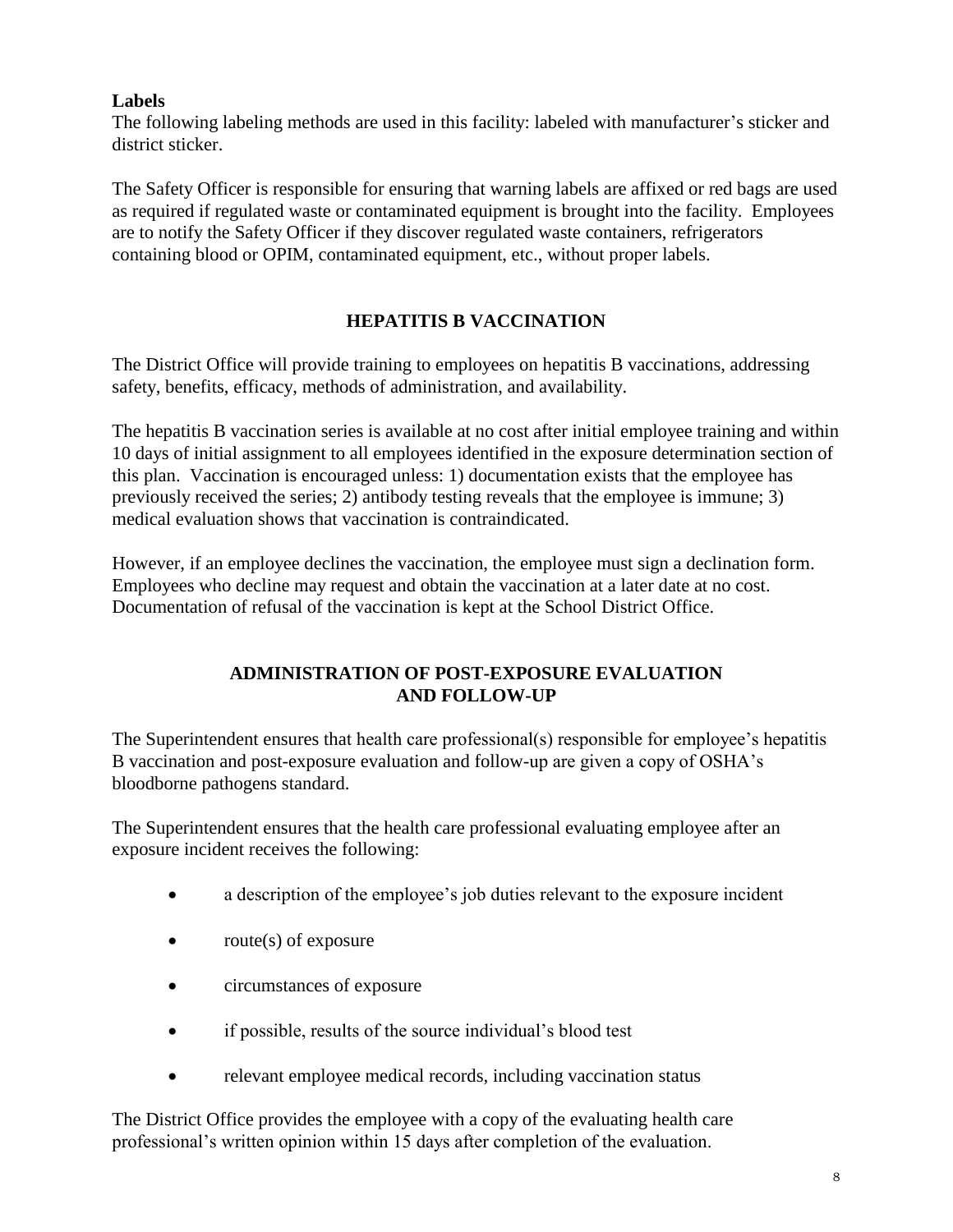# **PROCEDURES FOR EVALUATING THE CIRCUMSTANCES SURROUNDING AN EXPOSURE INCIDENT**

The Superintendent will review the circumstances of all exposure incidents to determine:

- engineering controls in use at the time
- work practices followed
- a description of the device being used (including type and brand)
- protective equipment or clothing that was used at the time of the exposure incident (gloves, eye shields, etc.)
- location of the incident (O.R., E.R., patient room, etc.)
- procedure being performed when the incident occurred
- employee's training

The Superintendent will record all percutaneous injuries from contaminated sharps in a Sharps Injury Log.

If the revisions to this ECP are necessary the District Office will ensure that appropriate changes are made.

#### **Employee Training**

All employees who have occupational exposure to bloodborne pathogens receive initial and annual training conducted by the District.

All employees who have occupational exposure to bloodborne pathogens receive training on the epidemiology, symptoms, and transmission of bloodborne pathogen diseases. In addition, the training program covers, at a minimum, the following elements:

- a copy and explanation of the OSHA bloodborne standard
- a copy and explanation of our ECP
- an explanation of methods to recognize tasks and other activities that may involve exposure to blood and OPIM, including what constitutes an exposure incident
- an explanation of the use and limitations of engineering controls, work practices, and PPE
- an explanation of the types, uses, location, removal, handling, decontamination, and disposal of PPE
- an explanation of the basis for PPE selection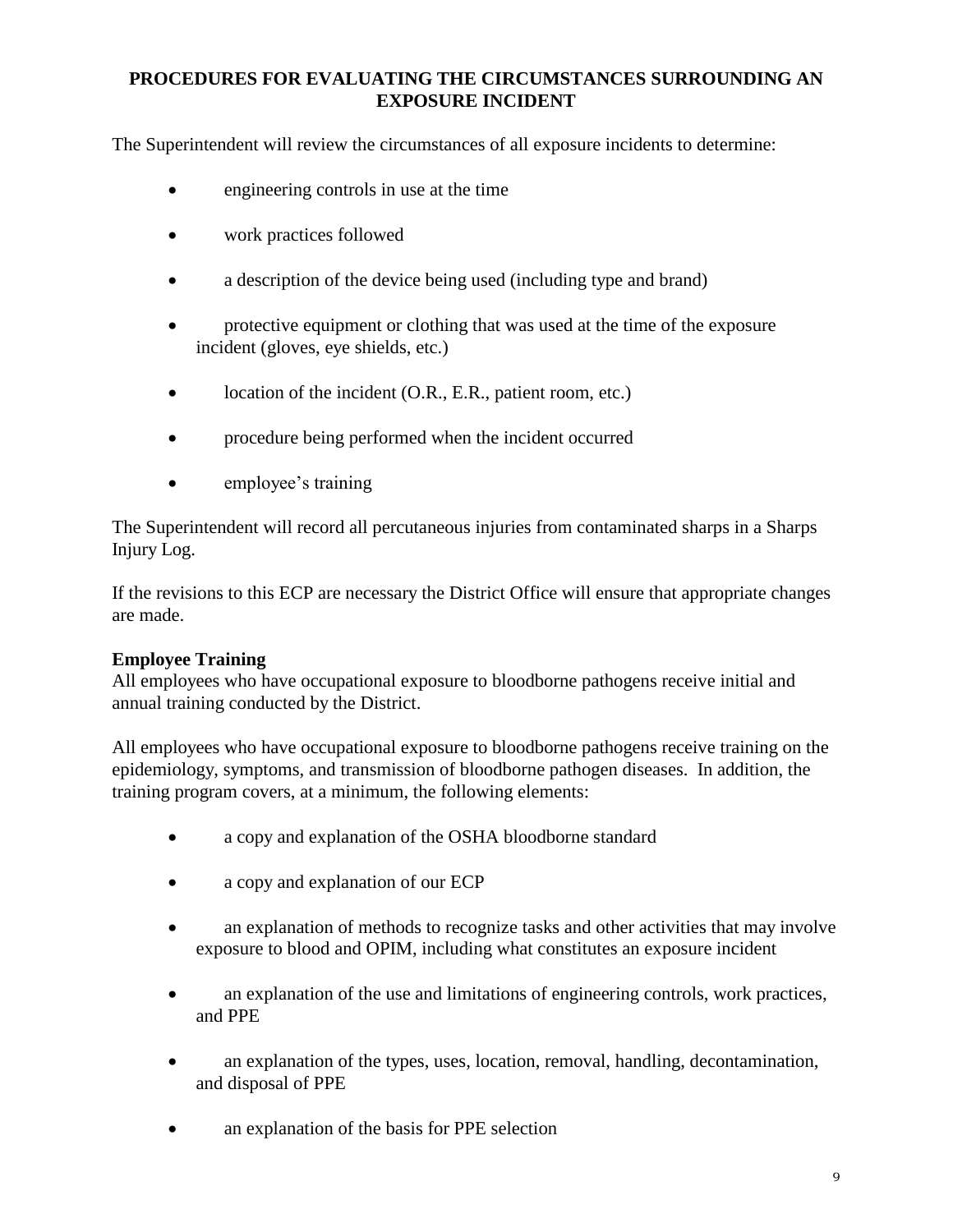- information on the hepatitis B vaccine, including information on its efficacy, safety, method of administration, the benefits of being vaccinated, and that the vaccine will be offered free of charge
- information on the appropriate actions to take and persons to contact in an emergency involving blood or OPIM
- an explanation of the procedure to follow if an exposure incident occurs, including the method of reporting the incident and the medical follow-up that will be made available
- information on the post-exposure evaluation and follow-up that the employer is required to provide for the employee following an exposure incident
- an explanation of the signs and labels and/or color coding required by the standard and used at this facility
- an opportunity for interactive questions and answers with the person conducting the training session.

# **RECORD KEEPING**

# **Training Records**

Training records are completed for each employee upon completion of training. These documents will be kept for at least three years at the District Office.

The training records include:

- the dates of the training sessions
- the contents or a summary of the training sessions
- the names and qualifications of persons conducting the training
- the names and job titles of all persons attending the training sessions

Employee training records are provided upon request to the employee or the employee's authorized representative within 15 working days. Such requests should be addressed to: Executive Secretary, School District Office, 435 S Bridge Street, Sheridan, OR 97378.

#### **Medical Records**

Medical records are maintained for each employee with occupational exposure in accordance with 29 CFR 1910.1020, "Access to Employee Exposure and Medical Records."

The District Office is responsible for maintenance of the required medical records. These confidential records are kept in the District Office for at least the duration of employment plus 30 years.

Employee medical records are provided upon request of the employee or to anyone having written consent of the employee within 15 working days. Such requests should be sent to: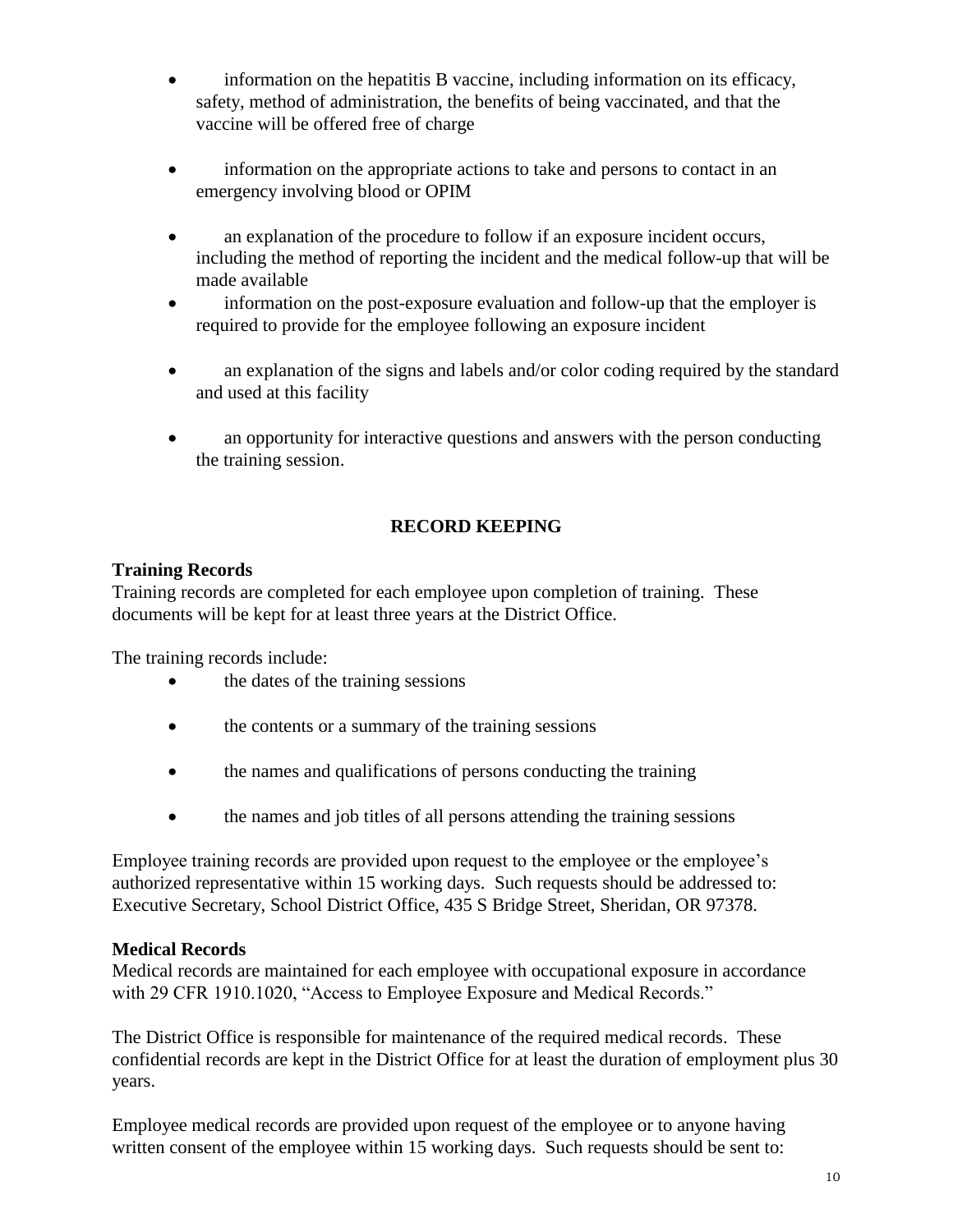Executive Secretary, School District Office, 435 S Bridge Street, Sheridan, OR 97378.

#### **OSHA Recordkeeping**

An exposure incident is evaluated to determine if the case meets OSHA's Recordkeeping Requirements (29 CFR 1904). This determination and the recording activities are done by the Safety Officer.

# **PRACTICAL GUIDELINES FOR REDUCING THE RISK OF COMMUNICABLE DISEASE IN THE SCHOOL SETTING**

There are four routes of transmission for communicable diseases:

- 1. Airborne or Droplet Spread: This occurs by coughing or sneezing. Transmission of the organism is most likely to occur in poorly ventilated rooms. Most diseases in this category are more efficiently spread via direct contact. Prevention: Always cover your mouth and nose when coughing or sneezing. Use tissue and discard after use. Wash hands according to handwashing guidelines. Examples of Illness spread via the airborne route: The common cold, influenza (flu), tuberculosis (TB), measles.
- 2. Contact Spread (direct or indirect): Direct contact spread occurs with skins to skin contact or skin to mucous membrane contact. Indirect contact occurs when the organism is able to live on an object that is then handled by another person (i.e., mucous on a tissue, saliva on an object). Prevention: Cover any sore or lesion and keep it clean. Avoid touching someone else's sores. Do not share clothing. Discard any soiled articles (tissue) and wash shared items soiled with saliva between use. Always wash hands after handling soiled articles.
- 3. Fecal-Oral Route: This type of transmission occurs by not washing hands after toileting, diapering a child or helping a child at the toilet. The virus or bacteria is found in the bowel movement or stool. It may be present before symptoms appear. This makes it essential to always use good hand-washing techniques. Prevention: Thorough hand washing after toileting and hand washing before handling any foods.

Examples: Various diarrheal illnesses, Hepatitis A, pin worms.

4. Blood to Blood or Semen to Blood: This occurs by needle sharing, toothbrush, or razor sharing and with sexual contact (intercourse). Prevention: Do not share toothbrushes or razors. Do not use needles except should be considered "hazardous". Clean up blood spills with a fresh solution of 1:10 household bleach to water. Dispose of soiled articles carefully. Wear gloves when handling heavily soiled articles, clothes or linens. Wash hands thoroughly after contact. Abstain from sex or use a condom unless involved in a long-term mutually monogamous relationship. Examples: Hepatitis B, AIDS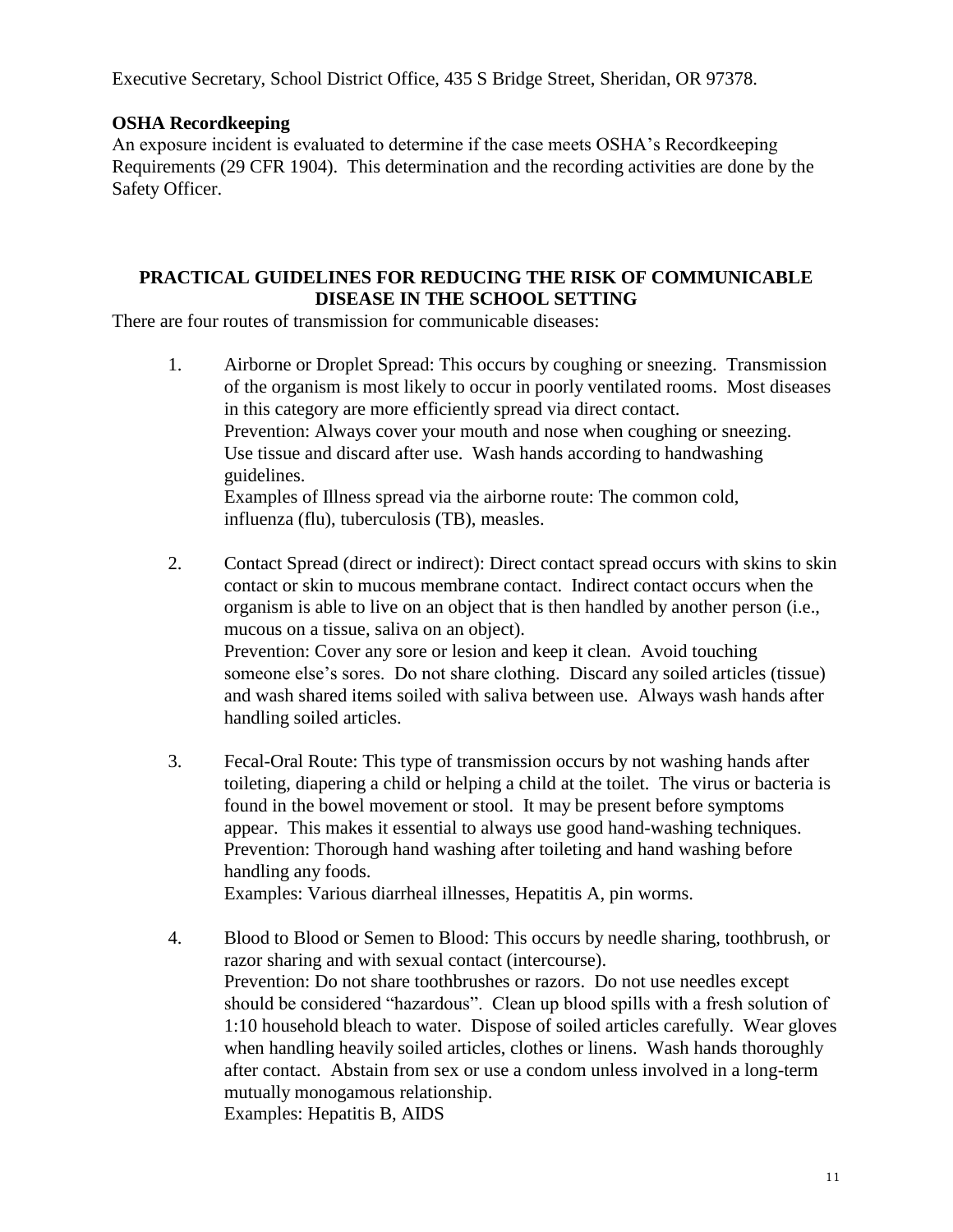#### **General First Aid Assistance**

- 1. Whenever possible, a student should be encouraged to care for his/her own bleeding injury. If student has limited mental or physical abilities, is fearful, upset, or unable to care for his/her own bleeding injuries, assistance should be offered.
- 2. Wear disposable gloves when rendering first aid or cleaning injuries. A brief statement can be made, such as, "I'm using gloves to help protect both of us from germs." Depending on the age of the student, more involved explanation may be offered.
- 3. Disposable towels/clean gauze should be used for each injury and then discarded as noted in #4 below.
- 4. Place any used first aid supplies in biohazard labeled receptacles or red plastic bag which can be sealed.
- 5. If clothing is soiled with blood, one of the following measures should be taken:
	- A. If there are a few small spots of blood, the student may be instructed to wash them out. If a child needs assistance with this task, caregiver must wear gloves.
	- B. If the clothing is soiled with a large amount of blood:
		- 1. The blood should be washed out (use gloves and clean environmental surfaces.
	- Or
- 2. Arrange to have the student get fresh clothing from home if there is none readily available at school. Place any remove soiled clothing in a red plastic bag, seal and send home with the student.
- 6. Remove gloves (turning inside out) and place in biohazard labeled receptacle or in red plastic bag.
- 7. Students should be encouraged to apply their own bandages. If assistance is required, bandages may be applied after removal of gloves if caregiver will not come into contact with blood or wound drainage.
- 8. Wash hands with soap and water.

#### **Bloody Nose**

- 1. Encourage student to apply pressure to fleshy lower part of nose just below bridge.
- 2. If student needs assistance, caregiver must apply disposable gloves before coming into direct contact with blood.
- 3. When nose bleed stops, rinse gloved hands to remove gross amounts of blood.
- 4. Clean up student, washing all blood off the skin with soap and water.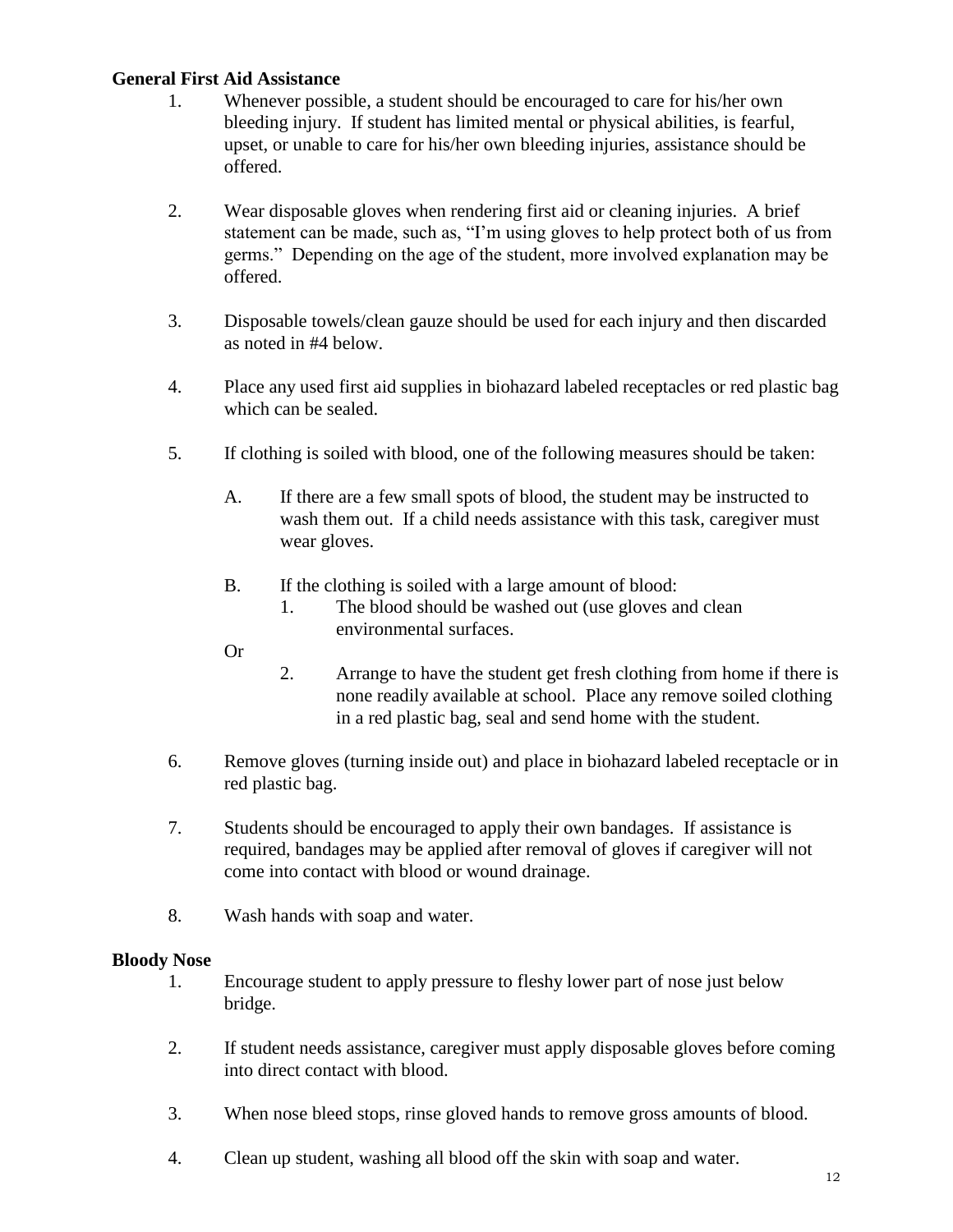5. Clean up minor blood spills on environmental surfaces. For major blood spills, contact school custodian.

#### **Ice Packs**

Single-use ice packs are recommended. An inexpensive yet effective ice pack consists of ice cubes placed into a zip-lock plastic bag. Another method is to place wet folded paper towels into a zip-lock type plastic bag and place in freezer (discard after use).

If frozen sponges are used as ice paces, they should only be applied on unbroken skin. Replace the sponge in a clean zip-lock type plastic bag- use on unbroken skin one time-then discard the bag. After use, the sponge can be washed and refrozen in a clean zip-lock type plastic bag. Sponges cannot be sterilized, only cleaned.

If reusable ice packs of any kind are used, a towel should be placed between the skin and the pack. Following use, a plastic ice pack should be washed with soap and water. If a reusable ice pack is used on broken/bleeding skin, dress the wound first, place ice pack in a zip-lock type plastic bag which is discarded after use. Clean the ice pack with soap and water, followed by an application of bleach solution for 10 minutes. It may then be rinsed or washed again and reused.

#### **Student Assisting Student**

Students should be encouraged to show care and concern for others, but school personnel should caution them against coming into contact with body fluids of an injured person or providing first aid. If this occurs outside a supervised situation, notification of parents is advised.

If one student assists another student who is bleeding and comes into contact with that student=s blood, the helping student should immediately wash his/her soiled skin with soap and running water. If the helping student has blood from another student on his/her clothing, it is recommended that every attempt be made to obtain clean clothing for this student. Place any removed soiled clothing in a red plastic bag, seal and send home with student.

#### **Assisting The Ill Student**

General Guidelines

Separate ill student from other students. Conditions, other than emergencies, that may require exclusion until either diagnosed by health professional or recovered include:

\*fever greater than 100.5 F, with or without other symptoms

\*vomiting \*stiff neck or headache with fever \*new onset of rash \*jaundice (yellow color to skin or eyes) \*skin lesions that are weeping or pus-filled

\*diarrhea - 3 watery stools/day with fever or condition persisting longer than 3 days

#### **Emesis (Vomiting)**

The custodial staff is available to clean up after a student who has vomited. However, if possible, provide student with a plastic basin to utilize as needed. If student needs assistance, wear disposable gloves with rendering care. Contents of plastic basin may be discarded in toilet, basin washed with soap and water, then soaked in bleach solution or germicide for 10 minutes. After providing care, remove gloves and wash hands properly.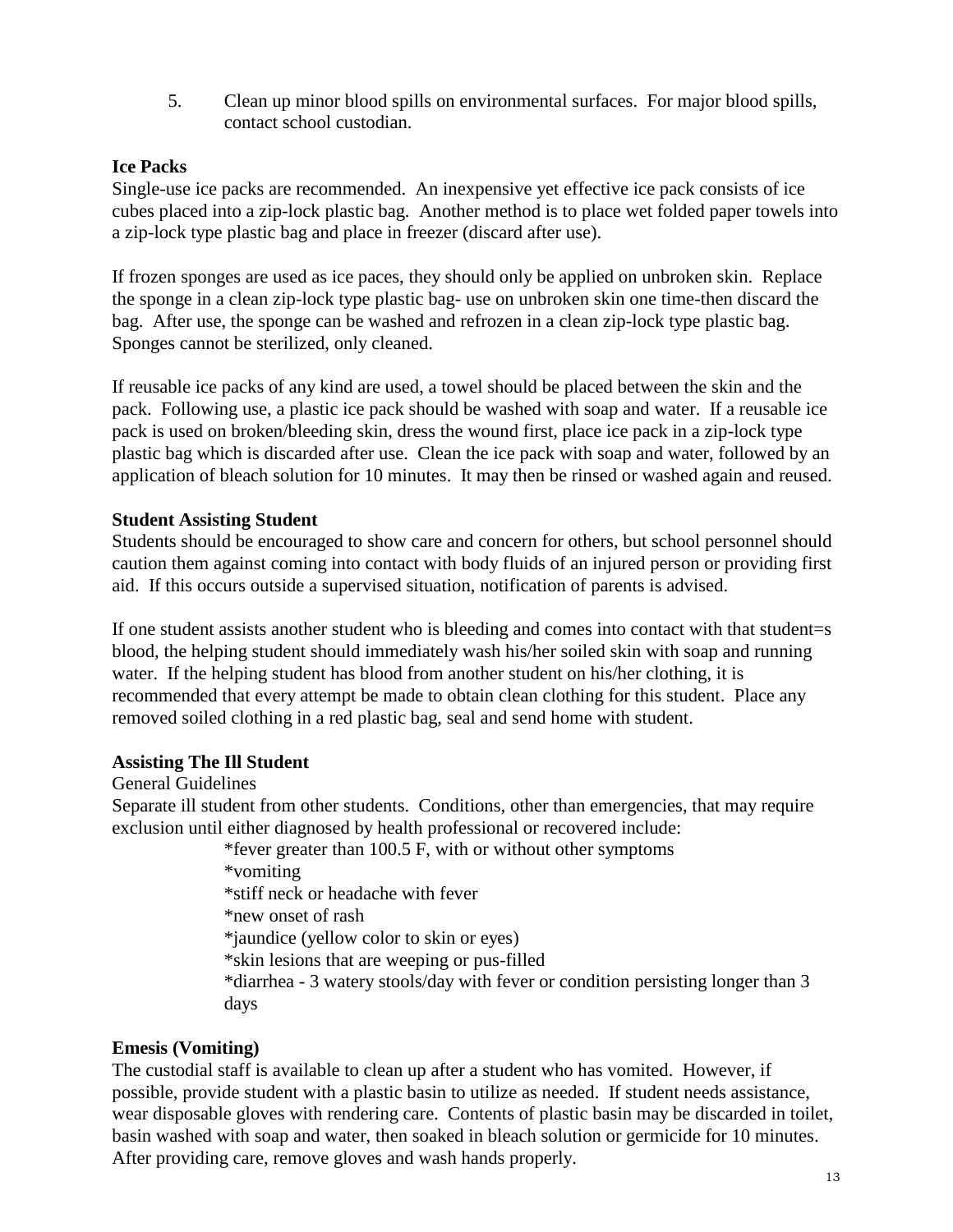#### **Nose/Mouth Discharge**

Student should, whenever possible, be encouraged to care for his/her own nose/mouth discharges. A disposable tissue should be used one time, discarded, and the student should then wash hands with soap and water. If assistance is required, caregiver should wear disposable gloves when rendering care. Remove gloves (turning inside out) after providing assistance, place in red plastic bag or other biohazard receptacle, then wash hands with soap and water.

# **Students Who Loose Bladder/Bowel Control**

Stool/urine soaked clothing should be removed and replace with clean, dry clothing, using precautions to prevent contamination of the helper. Use disposable gloves and thorough handwashing techniques. Soiled clothing should be placed in a red plastic bag, sealed, and sent home with the child for laundering.

# **Athletic Situations**

It is recommended that students with open lesions (cuts/sores/acne) do not participate in close physical contact sports unless:

1. The lesions are dry

or

2. The lesion can be appropriately dressed (e.g. with bandage or gauze) in a secure manner.

# **Blood Spills on Athletic Equipment**

Soak towels in bleach solution for 10 minutes. Follow with regular washing procedure. Clean surface with soap and water. Wearing gloves, use friction (SCRUB!) and follow with bleach solution of 10 minutes exposure. Items can be washed/rinsed again.

# **Fluids Dispensed**

Fluids provided at breaks should be dispensed in individual single-use cups to prevent transfer of saliva from one person to another.

# **Discarded Contaminated Sharps, Removal/Disposal**

Needles, syringes and other sharp objects have often been found on school playground, parking lots and around school buildings. Appropriate disposal of sharps found in these areas will prevent possible parenteral (piercing skin or mucous membranes) injuries. School personnel should observe the following procedures if sharp objects are found around the school building:

- 1. Adults should direct children to leave needles or other sharp objects where they are found and report immediately to an adult.
- 2. Adults should:
	- a. Leave the needles, syringes, or other sharp objects where they are found.
	- b. Obtain a puncture proof sharps container and bring the container to the site of the sharp object.
	- c. Use protective gloves, kitchen tongs, or pliers to carefully pick up the object and place it in the puncture-proof container.
	- d. Tape the top of the container to prevent spilling. Handle container with care to avoid injury to self or others.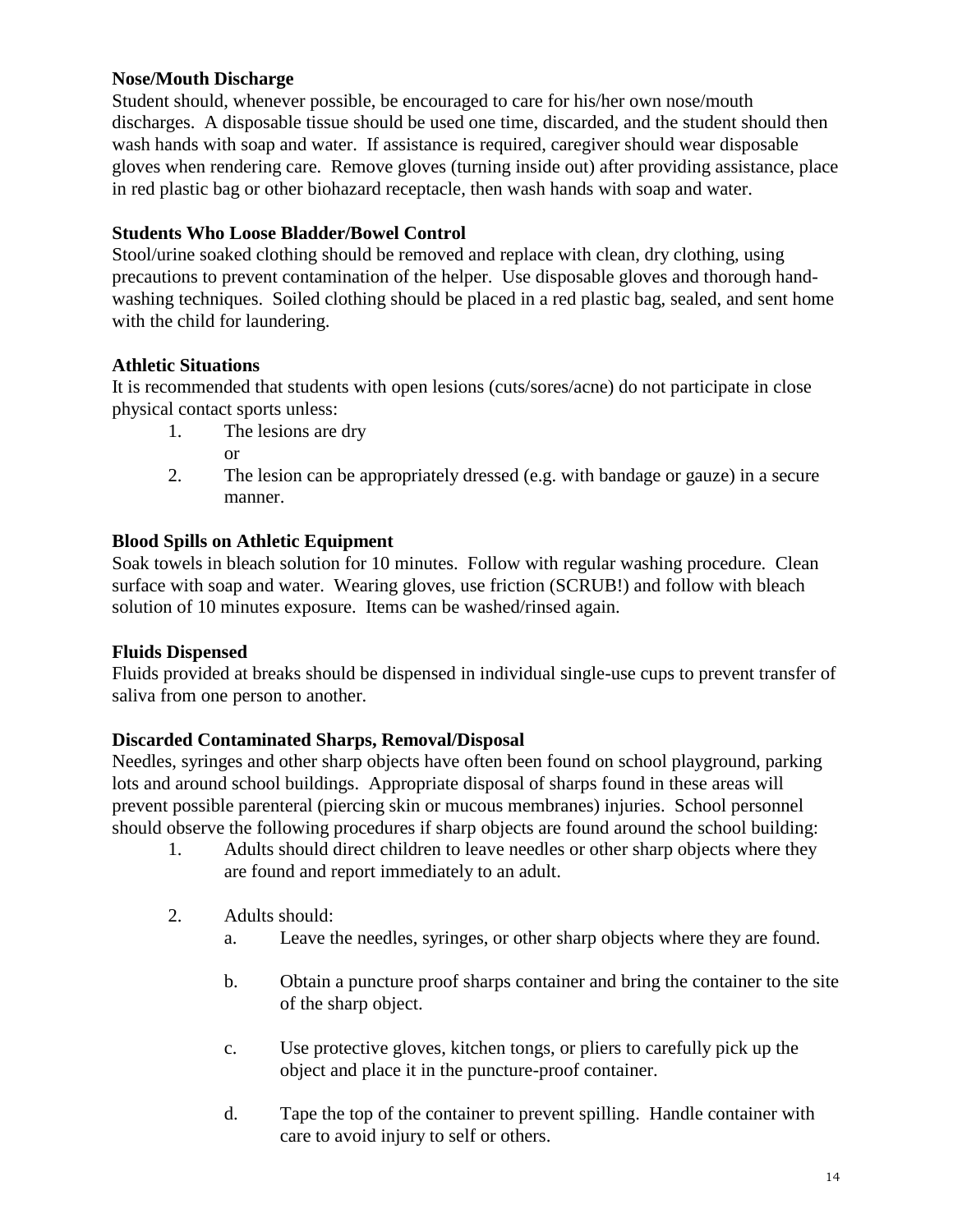- e. Dispose of puncture-proof container into biohazard-labeled receptacle or in same manner as other sharps containers as identified in the school=s EXPOSURE CONTROL PLAN.
- f. Discard gloves in biohazard receptacle and wash tongs, or pliers in a solution of one part household bleach to nine parts water.
- g. Wash hands with soap and water.

# **Other Discarded Contaminated Materials**

It is possible that other items contaminated with OPIM may be found on or around the school grounds. Unfortunately, there have been incidents where staff or students have found used condoms on or around the school grounds. If any of these contaminated items should be located, students should be advised not to touch these items without gloved hands or personal protective equipment. Any contaminated or possible contaminated items must be considered regulated waste and disposed of in a biohazard receptacle.

#### **Drama**

Make-up equipment such as sponges, eye or lip make-up applicators should not be shared. If student has acne or open lesions on face, eyes or mouth, this recommendation is especially important. Individual portions of make-up will be most effective at preventing the transmission of bacteria and viruses.

# **Flouride Mouth Rinse Program**

In the mouthrinse program, each participating student is given a paper cup with a small amount of flouride solution in it. The student takes the solution from the cup into the mouth, swishes it around their mouth for 60 seconds, and then returns the solution to the cup. At this point the solution is contaminated with the student's saliva.

There is very small risk of transmission of serious communicable diseases through contact with saliva. Nevertheless, we make the following recommendations to further decrease this already small risk:

The student should pour the contents of his or her cup into a sink. The cup should then be placed into a biohazard receptacle or a wastebasket that is lined with a red plastic bag. Or

The student should place a paper napkin into his or her cup to absorb any fluid. The cup should then be placed into a biohazard receptacle or a wastebasket that is lined with a red plastic bag.

In either case, the plastic bag lining the wastebasket should be tied shut when it is full. It can be disposed of in the garbage as usual. Wastebasket liners should not be opened or reused.

# **Food Handling**

One type of disease transmission may occur via the fecal-oral route. This happens when a person does not thoroughly wash hands after toileting, diapering a child or helping a child at the toilet. The virus or bacteria is found in the solid body waste and may be present before and after symptoms of illness appear. To prevent spread of infection from this source:

1. Hands are to be thoroughly washed after toileting and before handling any foods.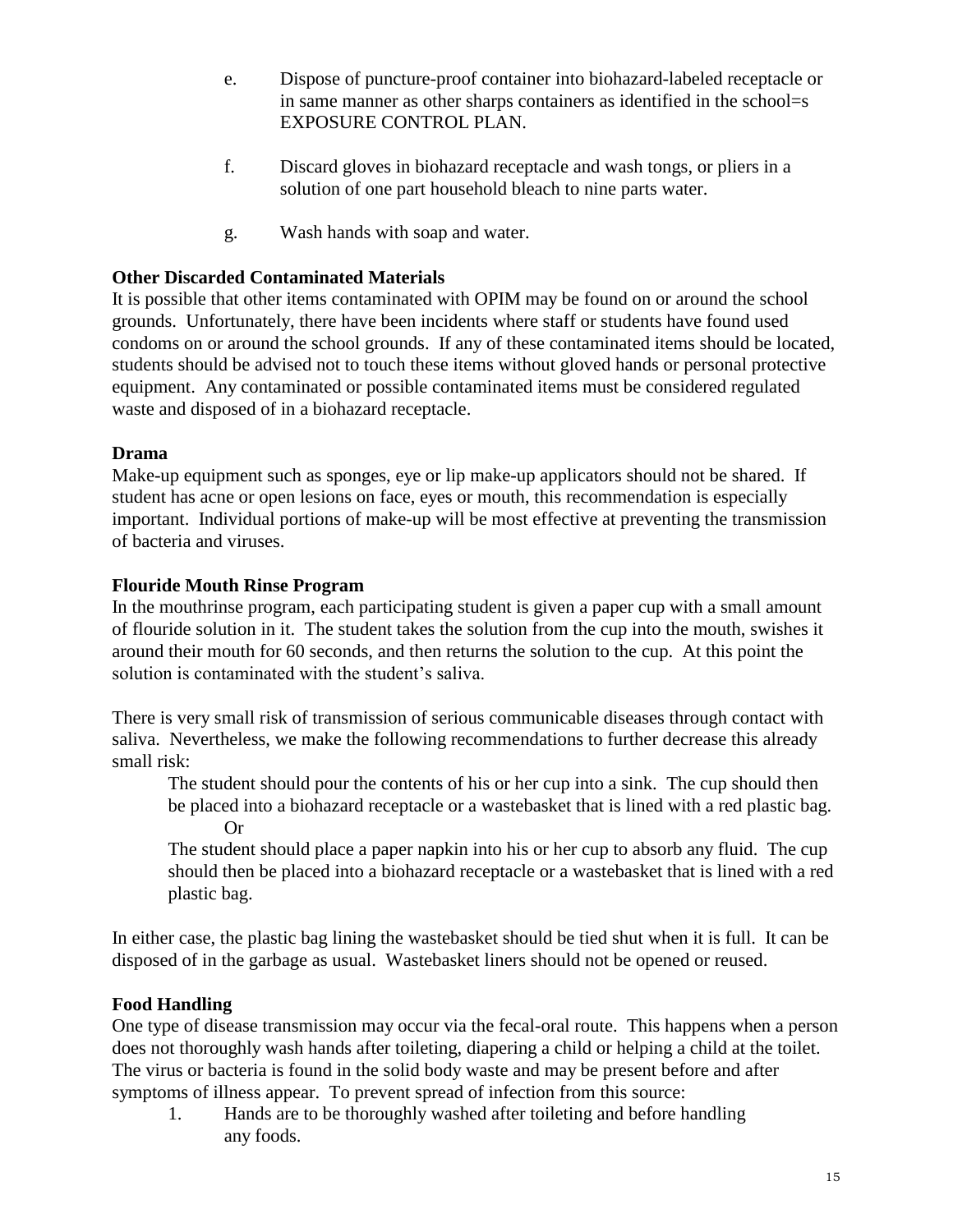- 2. All food items must be commercially prepared and individually wrapped by the commercial supplier.
- 3. Students should be directed to touch only their food and not to share food with others.
- 4. Beverages should be purchased ready to serve. Beverages must not be reconstituted in classrooms, bathrooms, janitors' closets or similar areas with a water source. If it is decided to serve a beverage which requires reconstituting it must be reconstituted in the cafeteria kitchen and a clean, sanitized covered pitcher must be used.
- 5. Food prepared and served under the direct supervision of the school lunch room supervisor is permitted.
- 6. Parents or teachers cooking for students on overnight activities or school picnics need to obtain a "Food Handlers" card. All food must be purchased specifically for the event and prepared on site, or prepared and sent by school food services. No food products from home are allowed.
- 7. Food at school carnivals may be prepared and served under direct supervision of the school lunch room supervisor or a "temporary restaurant" license may be secured.
- 8. Faculty picnics always have the potential risk of spreading Hepatitis B, as well as other food borne diseases.

Food-borne illnesses may also occur as a result of eating food that has been improperly handles, stored or prepared. To prevent spread of illness:

- 1. Thoroughly wash hands after toileting and before handling any food.
- 2. Keep cold foods cold (35E-45E) and hot foods hot (140E and above).
- 3. Store foods properly.
- 4. Wash and sanitize dishes, utensils and surfaces properly.

#### **Music**

Each student should have his/her own mouthpiece or instrument. If this is not practical, thorough cleaning must be observed by scrubbing with soap, water, small bottle brush or cloth with careful attention to inside area. Follow this by soaking item in bleach solution (1:10) for 10 minutes. Wash, rinse, and dry with disposable towels before re-using.

# **Mattresses in Nurses Office**

Fabric covered mattresses and pillows should be covered with plastic which can be thoroughly cleaned with soap and water and bleach solution in case of body fluid spills. It is recommended that a vinyl covered coach specifically designed for health rooms be used. Rolls of exam paper can then be used to replace sheets. Paper soiled with body fluids should be disposed of.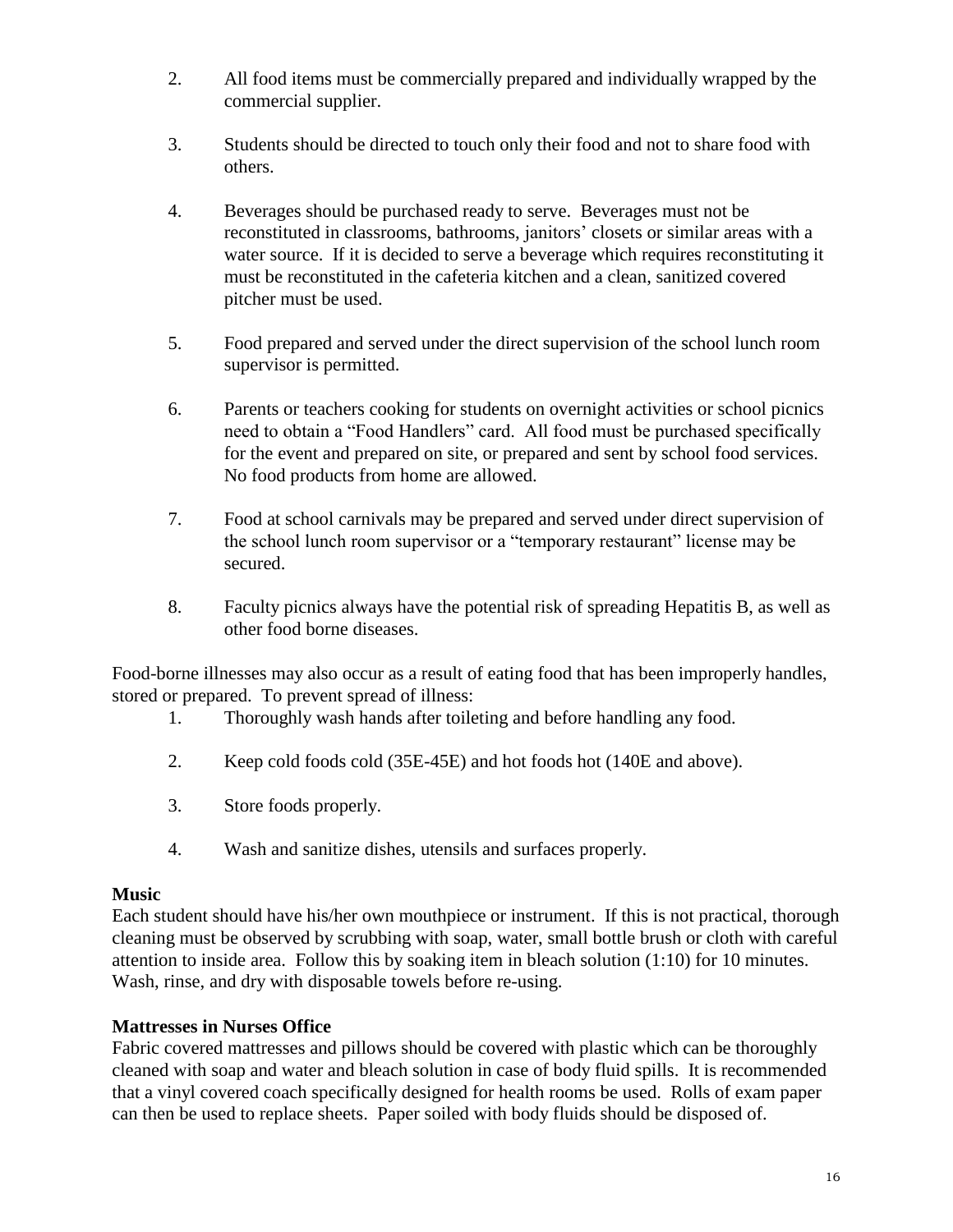#### **Health Room Linen**

Bedding and towels from health rooms are to be replaced with fresh linens immediately if soiled with any body fluid. No student should come into contact with the body fluid of students who may have preceded him/her to the health room.

#### **Other Precautions**

It should be noted that some students may practice "blood brother" type rites where they wish to share small amounts of blood from finger pricks with each other. This practice should be discussed and discouraged.

#### **Sciences**

It is strongly recommended that commercially prepared slides be used in science labs. If blood stick procedures are used in science classes for special projects (e.g. microscopic exam of student's own blood cells) only single use, sterile lancets should be used. Special precautions should be given to thorough hand-washing before and after procedures, proper cleaning of blood spills, safe disposal of lancets and specimen slides in a puncture proof container with a biohazard label, covering wound with bandage.

#### **School Bus Setting**

If body fluid spills occur on a school bus during transportation, it is recommended that general first aid assistance guidelines be observed. Due to the lack of equipment and supplies necessary to observe hand-washing guidelines, measures are recommended for immediate cleaning. Following through with adequate hand-washing is important. Use gloves whenever possible.

For cleaning hands soiled with body fluids (in absence of soap and water): Wipe skin contaminated with body fluid with disposable towels; scrub skin with disposable soap towelettes. If desired, spray skin with dilute bleach (1:10) solution and wipe again with clean soap towelettes and allow to air dry. Dispose of all cleaning items in a red plastic bag which can be sealed.

Soiled equipment (e.g. wheelchairs, etc.) or bus seats should be cleaned in a manner similar to that outlined in custodial guidelines for cleaning school desks.

It is recommended that a bottle if disinfectant approved for use by the school district be kept on the school bus for body fluid spills.

#### **Tooth brushing**

Each child should have his/her own toothbrush clearly identified. Absolutely no sharing or borrowing should be permitted. Brushing may be done with a dry toothbrush. If toothpaste is desired, each child should have his own tube and only a pea-sized amount is needed each time.

Gloves must be worn when assisting students who have bleeding gums/teeth, students who have biting tendencies or if there are cuts/lesions on the hands. Always wash hands after removing gloves. If more than one child requires assistance, wash hands and use a new pair of gloves between each child.

Following the tooth brushing procedure, each toothbrush should be allowed to air dry and be stored separately. To protect from contamination, no toothbrush should be allowed to touch another one.

If paper cups are used for rinsing mouth, they should be disposed of in a leakproof container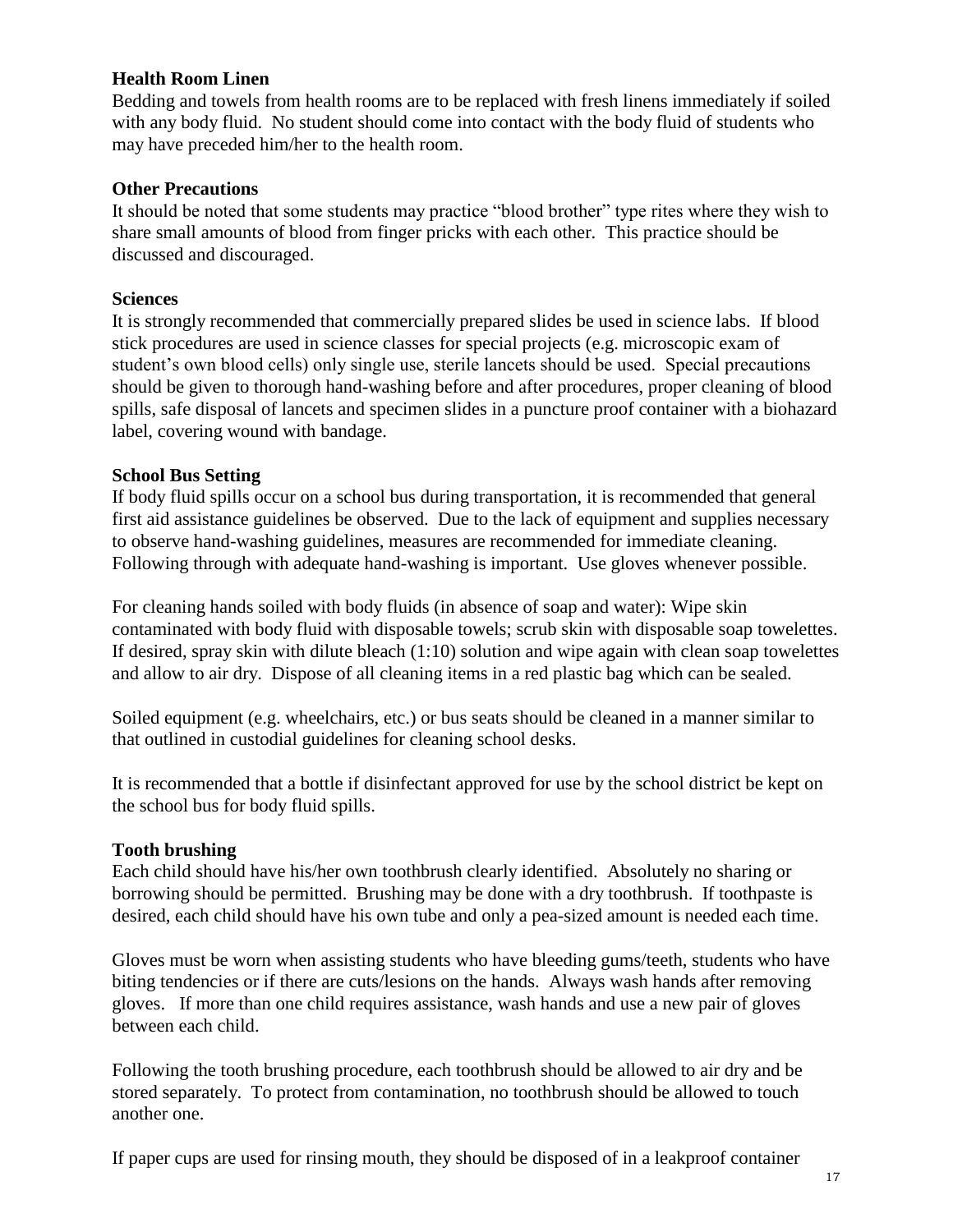which is labeled appropriately as containing biohazard material.

If toothbrush becomes contaminated by contact with another brush, both brushes should be discarded.

Worn or frayed toothbrushes should be discarded and replaced. Toothbrushes should also be discarded at the end of the school year. You may want to consider replacing the toothbrush of a child who has been ill with an upper respiratory infection such as "strep throat".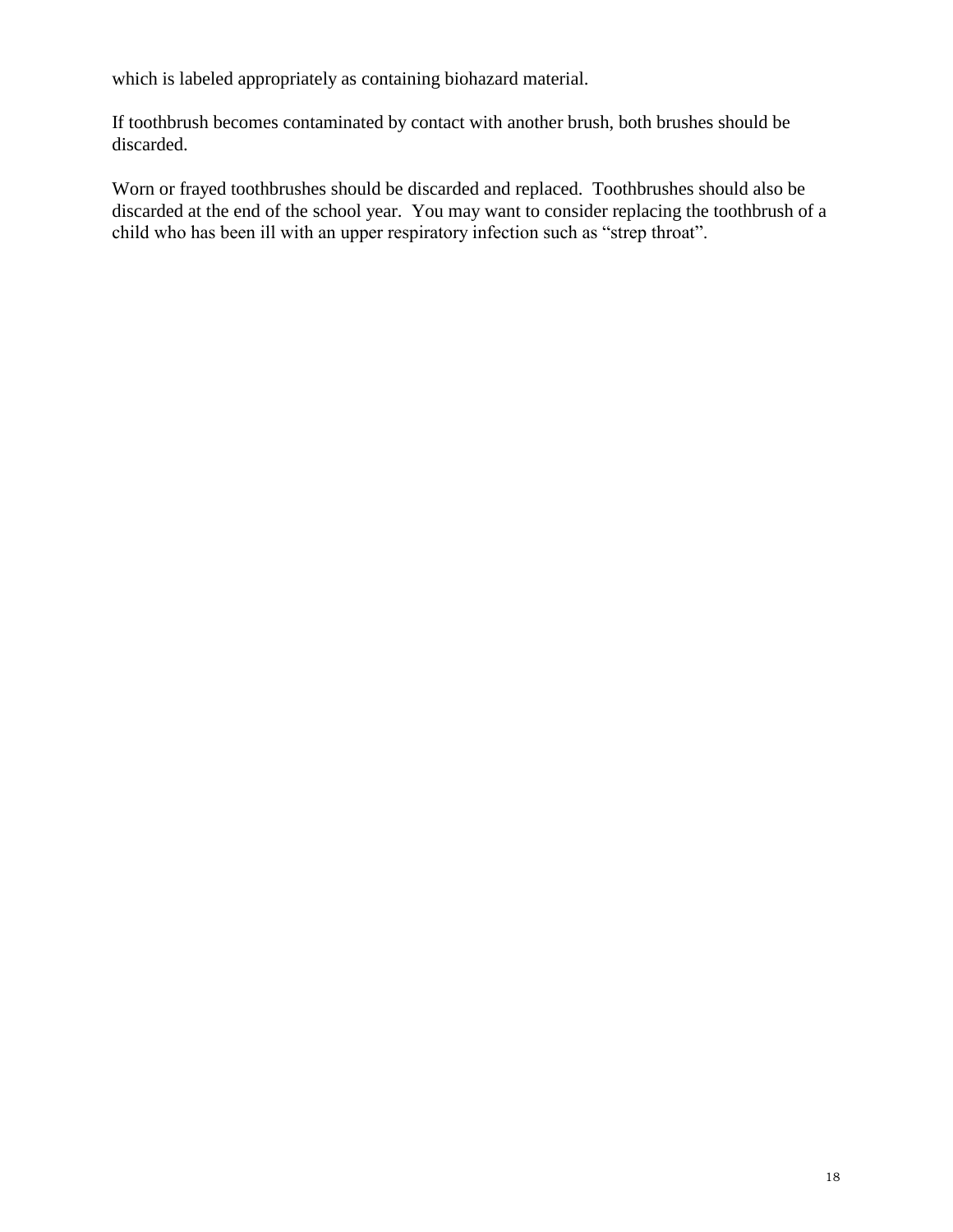#### **BLOOD OR OTHER BODY FLUID POST-EXPOSURE REPORT**

Policy Statement: An exposure incident (a specific mouth, eye or other mucous membrane, non-intact or parenteral contact with blood or OPIM that result from the performance of a staff member's duties) shall be reported immediately to the Building Principal.

| Description of incident (including route(s) i.e. eyes, nose, etc.) and circumstances of exposure): |                                                         |                                                                                                                                                                                                                                |
|----------------------------------------------------------------------------------------------------|---------------------------------------------------------|--------------------------------------------------------------------------------------------------------------------------------------------------------------------------------------------------------------------------------|
| <b>Building Principal</b>                                                                          | Date                                                    |                                                                                                                                                                                                                                |
|                                                                                                    |                                                         |                                                                                                                                                                                                                                |
|                                                                                                    | <b>EXPOSURE INFORMATION</b><br><b>SOURCE INDIVIDUAL</b> |                                                                                                                                                                                                                                |
|                                                                                                    |                                                         |                                                                                                                                                                                                                                |
|                                                                                                    |                                                         | Name: School: School: School: School: School: School: School: School: Date of Birth: Social Security Number: Social Security Number: Social Security Number: Social Security Number: Social Security Number: Social Security N |
|                                                                                                    |                                                         |                                                                                                                                                                                                                                |
|                                                                                                    |                                                         |                                                                                                                                                                                                                                |
|                                                                                                    |                                                         |                                                                                                                                                                                                                                |
|                                                                                                    |                                                         |                                                                                                                                                                                                                                |
|                                                                                                    |                                                         |                                                                                                                                                                                                                                |
|                                                                                                    |                                                         |                                                                                                                                                                                                                                |
|                                                                                                    |                                                         |                                                                                                                                                                                                                                |
|                                                                                                    |                                                         |                                                                                                                                                                                                                                |
|                                                                                                    |                                                         |                                                                                                                                                                                                                                |
| <b>FOLLOW UP</b>                                                                                   |                                                         |                                                                                                                                                                                                                                |
|                                                                                                    |                                                         | Physician's Statement: Date Returned And Attached: ______________________________                                                                                                                                              |
| <b>EXPOSED STAFF MEMBER</b>                                                                        |                                                         |                                                                                                                                                                                                                                |
|                                                                                                    |                                                         | Name: <u>Classroom/Site:</u>                                                                                                                                                                                                   |
| Social Security Number:<br><u> Social Security Number:</u>                                         |                                                         |                                                                                                                                                                                                                                |
|                                                                                                    |                                                         |                                                                                                                                                                                                                                |
|                                                                                                    |                                                         |                                                                                                                                                                                                                                |
|                                                                                                    |                                                         |                                                                                                                                                                                                                                |
|                                                                                                    |                                                         |                                                                                                                                                                                                                                |
| Date Referred To PMD:                                                                              |                                                         |                                                                                                                                                                                                                                |

Documents Sent To PMD (Check Below)

- **BBP Exposed Staff History**
- **HBV Vaccination Consent/Waiver**
- □ Source Individual Consent/History
- D OR-OSHA Regulation

#### **FOLLOW UP**

Physician's Statement: Date Returned And Attached: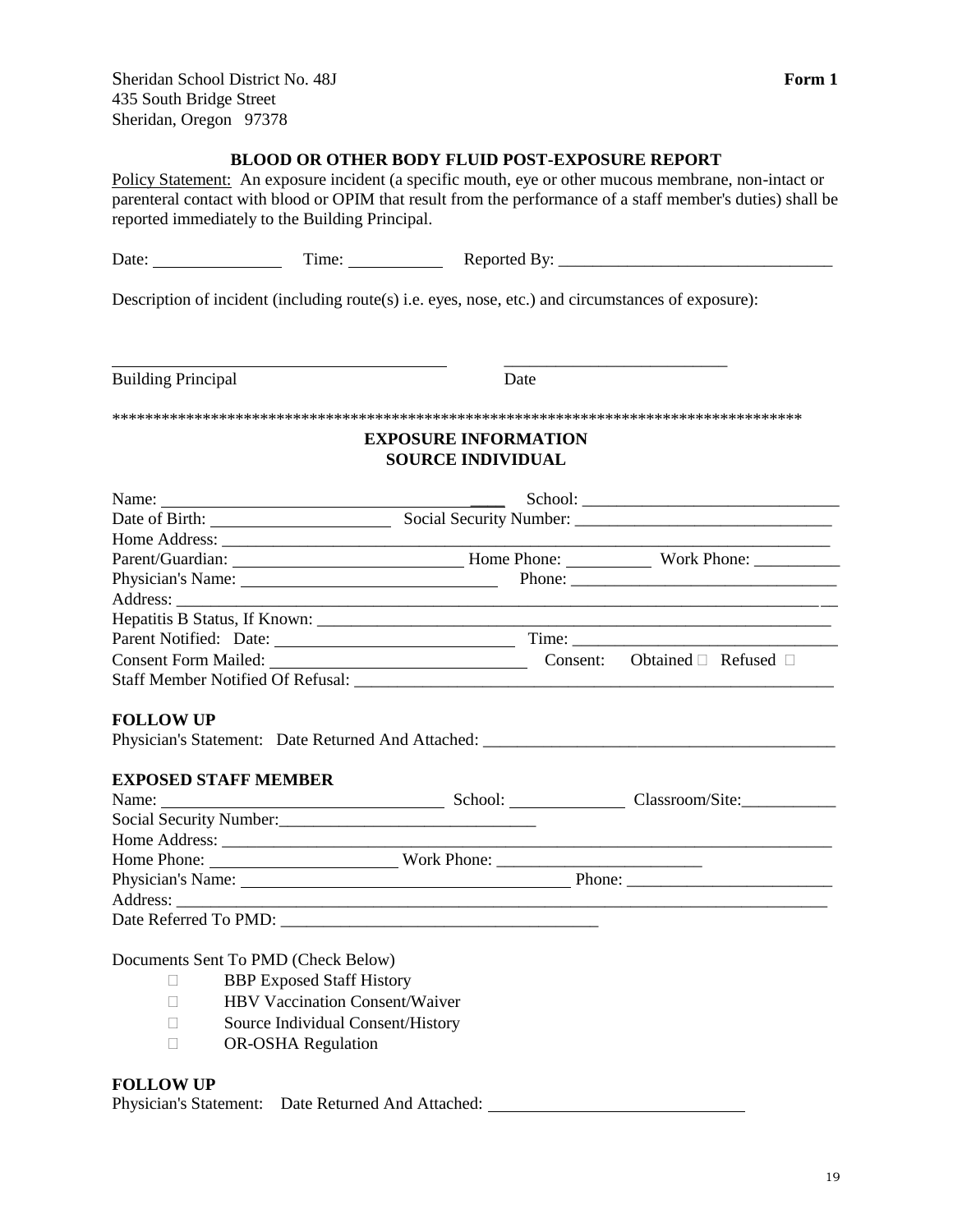#### **BLOODBORNE PATHOGEN EXPOSURE EMPLOYEE HISTORY**

Dr. : This staff member has reported an occupational exposure incident to blood or other potentially infectious materials as defined by OR-OSHA Administrative Rules (1910.1030). This exposure is defined as a specific eye, mouth, other mucous membrane, non-intact skin or parenteral contact with blood or other potentially infectious material. **EMPLOYEE DATA** Name: Social Security Number: \_\_\_\_\_\_\_\_\_\_\_\_\_\_\_\_\_\_\_\_\_\_\_\_\_\_ Address: Job Classification: School/Site: \_\_\_\_\_\_\_\_\_\_\_\_\_\_\_\_\_\_\_\_\_\_\_\_\_\_\_\_\_\_\_ Supervisor's Name: Date Referred For Evaluation:\_\_\_\_\_\_\_\_\_\_\_\_\_\_\_\_ Description Of Duties: History Of Exposure Incident: Date: Time: \_\_\_\_\_\_\_\_\_\_\_\_\_\_\_\_\_ Description Of Exposure (Including Route(s) and Circumstances): \*\*\*\*\*\*\*\*\*\*\*\*\*\*\*\*\*\*\*\*\*\*\*\*\*\*\*\*\*\*\*\*\*\*\*\*\*\*\*\*\*\*\*\*\*\*\*\*\*\*\*\*\*\*\*\*\*\*\*\*\*\*\*\*\*\*\*\*\*\*\*\*\*\*\*\*\*\*\*\*\*\*\*\* **EMPLOYEE CONSENT** I hereby authorize an exchange of information to occur between the Sheridan School District No. 48J and my personal health care provider as named below. Physician Name: Phone: Address: I authorize a release and an exchange of information pertaining to my occupational exposure incident to blood or OPIM. All information should be released to: Name: Phone: (971) 261-6959 Superintendent of Schools School District Address: 435 South Bridge Street Sheridan, Oregon 97378 \*\*\*\*\*\*\*\*\*\*\*\*\*\*\*\*\*\*\*\*\*\*\*\*\*\*\*\*\*\*\*\*\*\*\*\*\*\*\*\*\*\*\*\*\*\*\*\*\*\*\*\*\*\*\*\*\*\*\*\*\*\*\*\*\*\*\*\*\*\*\*\*\*\*\*\*\*\*\*\*\*\*\*\*  $\Box$  I do not want a medical follow-up  $\Box$  I want a medical follow-up Staff Signature: Date: \_\_\_\_\_\_\_\_\_\_\_\_\_\_\_\_\_\_

Witness Signature: Date: \_\_\_\_\_\_\_\_\_\_\_\_\_\_\_\_\_\_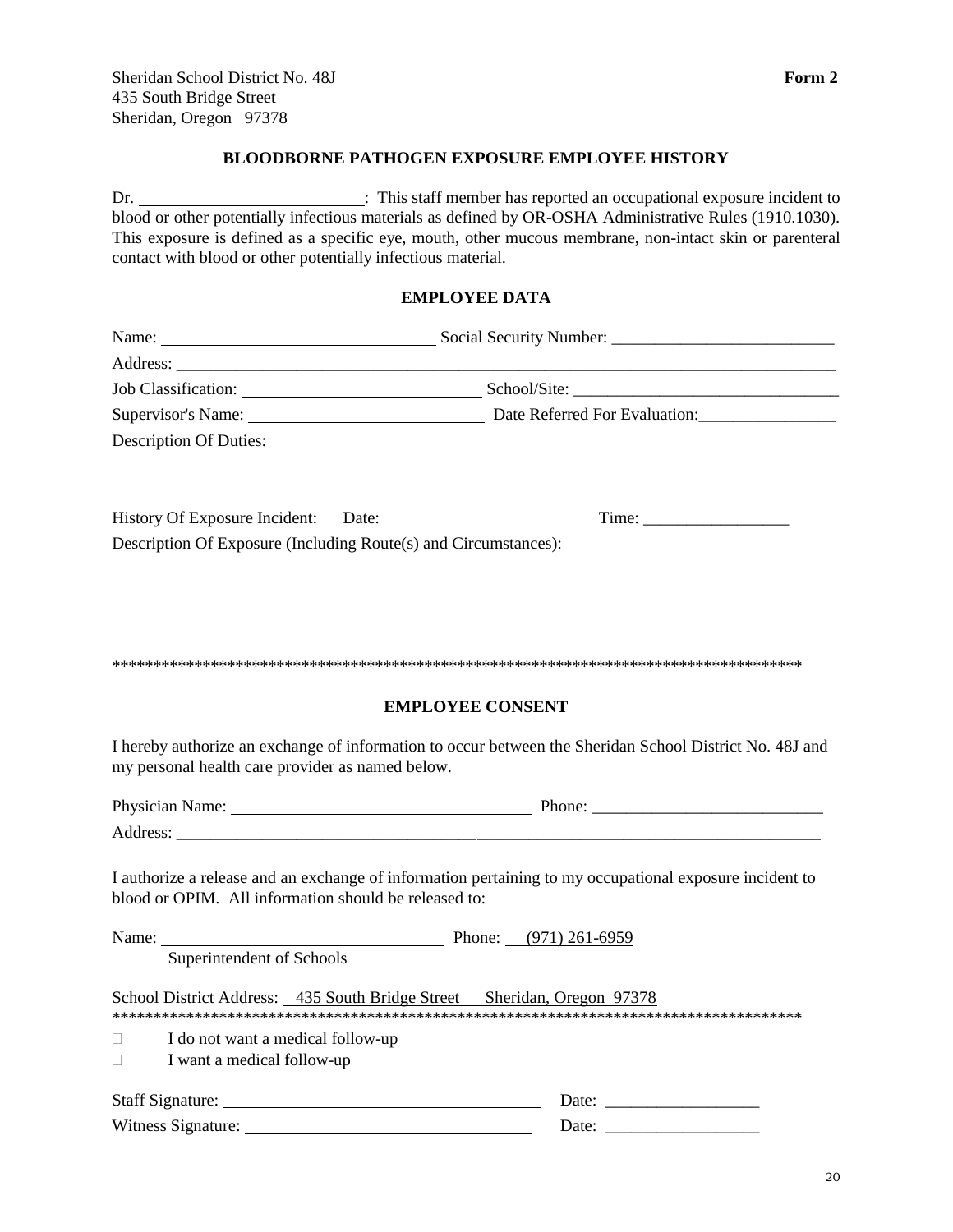Sheridan School District No. 48J **Form 2 Form 2** 435 South Bridge Street (Page 2) Sheridan, Oregon 97378

#### **PHYSICIAN'S STATEMENT AND WRITTEN OPINION**

Please complete the following information and return to the Superintendent at the Sheridan School District. OR-OSHA requires that the District shall obtain and provide the staff member with a copy of this written opinion within 15 days of completion of this medical evaluation. Please note that the following records are accompanied with this form to assist in your medical evaluation:

- OR-OSHA Regulation Regarding Post-Exposure Protocol
- Hepatitis B Vaccination Consent/Waiver and Bloodborne Pathogen Training
- $\Box$  Documentation (includes Hepatitis B vaccination history)
- □ Source Individual History and Consent

#### Hepatitis B Prophylaxis

| 1.             | Was Hepatitis B vaccination indicated?<br>If so, date received:                | Yes $\Box$ | No              |
|----------------|--------------------------------------------------------------------------------|------------|-----------------|
| 2.             | Are further doses recommended?<br>If so, projected date for next dose:         | Yes $\Box$ | No <sub>1</sub> |
| 3.             | Are there any medical contraindications?<br>If so, explain:                    | Yes $\Box$ | No <sub>1</sub> |
| 4.             | Was HBIG given?<br>If so, date received:<br><b>Antibody Testing</b>            | Yes $\Box$ | No <sub>1</sub> |
| 1.<br>2.<br>3. | Date blood drawn:<br>Baseline Hepatitis B result:<br>Baseline HIV Completed:** |            |                 |

(\*\*If staff member does not give consent initially for HIV serologic testing, the sample must be preserved for at least 90 days. The staff member may later elect to have the baseline test done during this 90 day period)

#### Post-Exposure Counseling and Follow-Up

Further Recommendations:

I certify that the staff member has been informed of the results of this medical evaluation, has been advised about any medical conditions resulting from exposure to blood or OPIM and has been advised about any further evaluation or treatment.

Physician Signature: Date: \_\_\_\_\_\_\_\_\_\_\_\_\_\_\_\_\_\_\_\_\_\_\_\_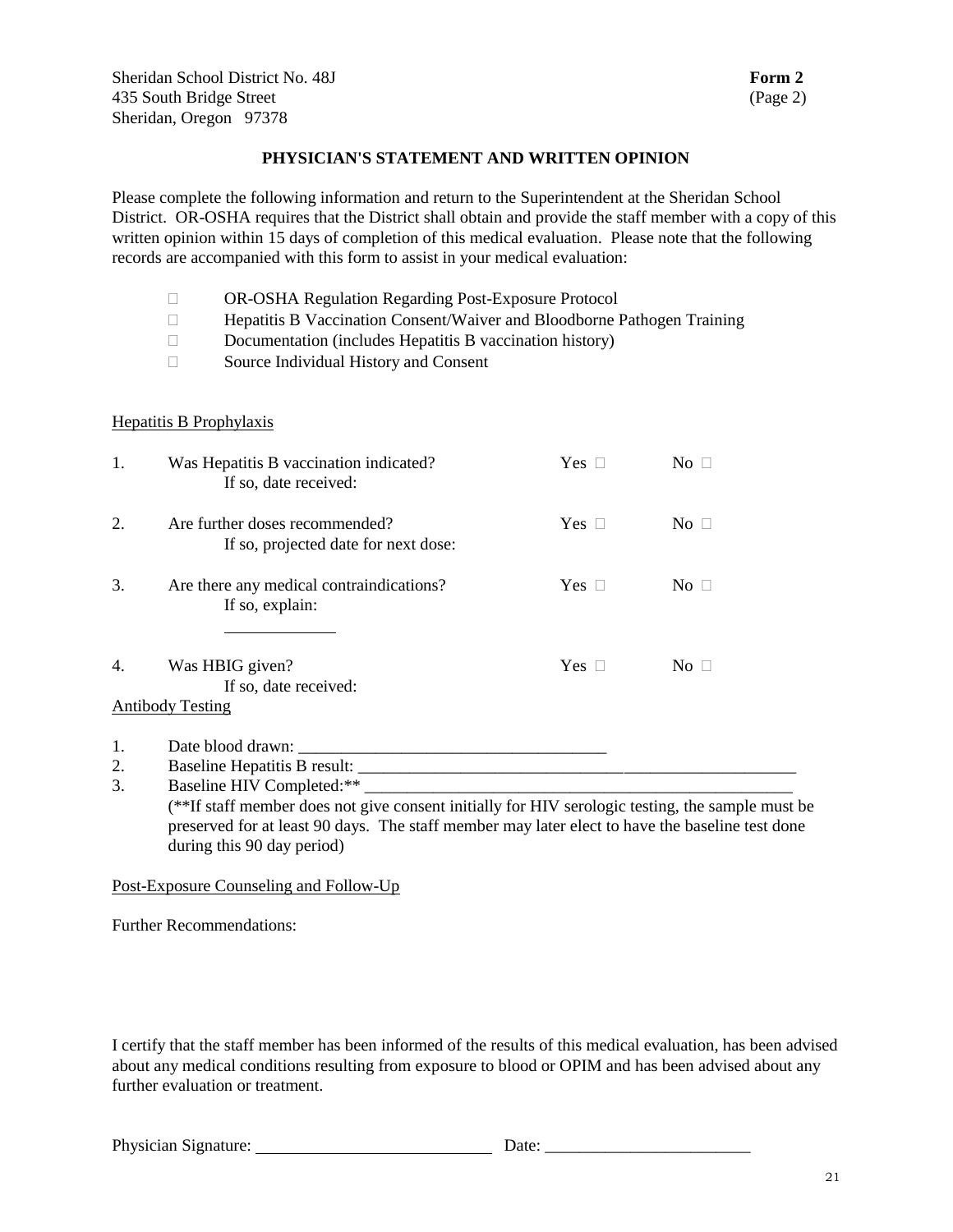#### **SOURCE INDIVIDUAL HISTORY AND CONSENT**

I hereby authorize an exchange of information to occur between the three agencies/physicians listed below and the exposed individual in accordance with Oregon statute/rules. The staff member's physician will discuss results/recommendations with the exposed staff member. I am aware that I, or my child, has been identified as a source individual where a staff member may have been exposed to blood or other potentially infectious body fluids. The District will inform the exposed staff member of the source individual.

|    | Sheridan School District Superintendent            |                                                           |  |
|----|----------------------------------------------------|-----------------------------------------------------------|--|
|    |                                                    |                                                           |  |
|    |                                                    |                                                           |  |
| 2. | <b>Exposed Staff Member's Medical Practitioner</b> |                                                           |  |
|    | Name:                                              | Phone: $\frac{1}{\sqrt{1-\frac{1}{2}} \cdot \frac{1}{2}}$ |  |
|    |                                                    |                                                           |  |
| 3. | Source Individual's Medical Practitioner           |                                                           |  |
|    | Name:                                              | Phone:                                                    |  |

I am aware of the risks to the exposed staff member, and I have agreed to blood testing to be performed for Hepatitis B and HIV. I have been informed that in consenting to this testing, this information will be released to the exposed staff member, the Superintendent of the Sheridan School District No. 48J and to the staff member's medical provider.

| Name:                                                            | Date: |
|------------------------------------------------------------------|-------|
| School:<br><u> 1989 - John Stone, maria al II-lea (h. 1989).</u> |       |
| Parent/Guardian Signature:                                       | Date: |
|                                                                  |       |

#### **PHYSICIAN STATEMENT ON SOURCE INDIVIDUAL**

Dr. : This student is a source individual of a bloodborne or other potentially infectious body fluid exposure incident. The above named student or parent/guardian has been notified of the exposure guideline on bloodborne pathogens (1910.1030). It is requested that you evaluate the students health status and complete the information below.

#### **PLEASE RETURN THE FOLLOWING MEDICAL INFORMATION TO SHERIDAN SCHOOL DISTRICT:**

 $\overline{\phantom{a}}$  , and the contract of the contract of the contract of the contract of the contract of the contract of the contract of the contract of the contract of the contract of the contract of the contract of the contrac

\_\_\_\_\_\_\_\_\_\_\_\_\_\_\_\_\_\_\_\_\_\_\_\_\_\_

Results of: HBsAG Date: \_\_\_\_\_\_\_\_\_\_\_\_\_\_\_\_\_\_\_\_\_\_\_ HIV Date: \_\_\_\_\_\_\_\_\_\_\_\_\_\_\_\_\_\_\_\_\_\_\_\_

Address:

Physician's Signature Date

Superintendent Signature Date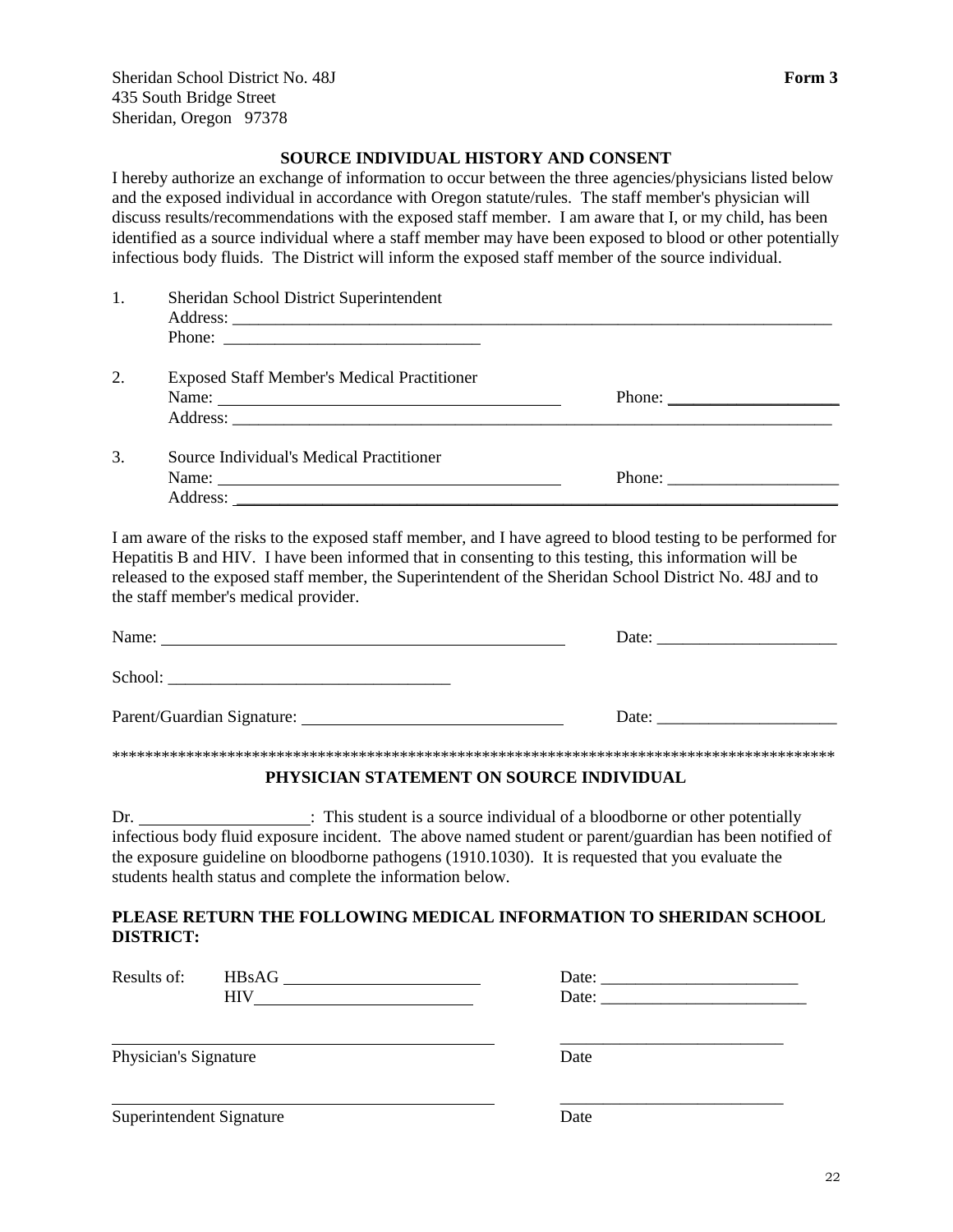#### **SOURCE INDIVIDUAL REFUSAL FOR BLOOD TESTING**

|                               |      | Phone: $\frac{1}{\sqrt{1-\frac{1}{2}} \cdot \frac{1}{2}}$ |
|-------------------------------|------|-----------------------------------------------------------|
|                               |      |                                                           |
| Date Staff Member Exposed:    |      | Date Parent/Student Notified:                             |
|                               |      |                                                           |
| <b>Building Administrator</b> | Date |                                                           |
|                               |      |                                                           |
|                               |      |                                                           |

#### **Please read, sign below and return to the building administrator at the above address**

 $\overline{\phantom{a}}$  , where the contract of the contract of the contract of the contract of the contract of the contract of the contract of the contract of the contract of the contract of the contract of the contract of the contr

I have been informed by (building administrator) of Sheridan School District. I/my child have/has been identified as being a source individual in a staff member exposure incident to blood or other potentially infectious body fluids.

I am aware of the risks to the staff member and I have declined blood testing to be performed for Hepatitis B and HIV. I have been informed that if I had consented to this testing, this information would be released to the exposed staff member, the building administrator and to the exposed staff member's medical provider.

Signature Date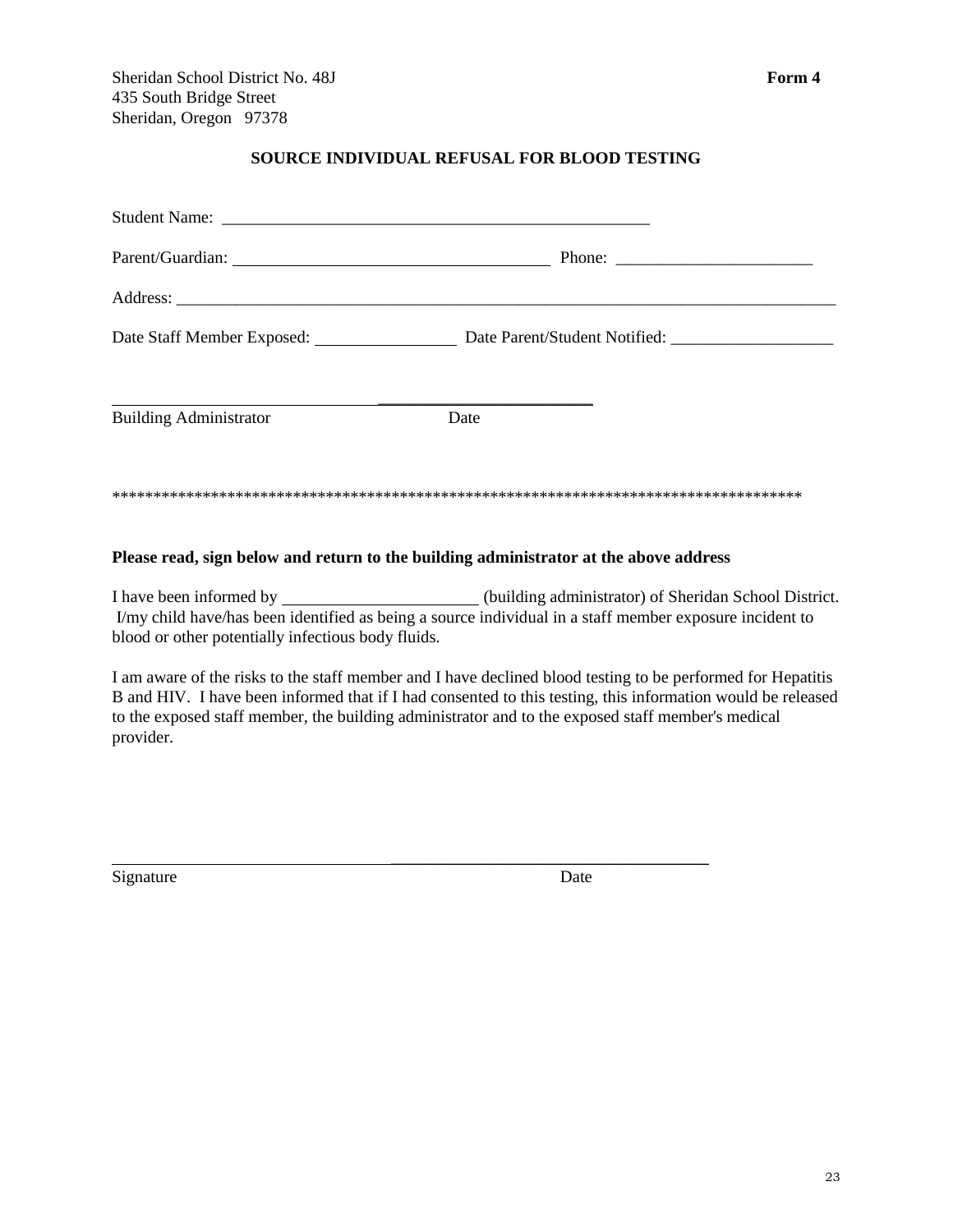#### **HEPATITIS B VACCINATION CONSENT/WAIVER AND BLOODBORNE PATHOGEN TRAINING DOCUMENTATION**

| Employee's Name:        |                                               |
|-------------------------|-----------------------------------------------|
| Social Security Number: |                                               |
| Job Classification:     | School District: Sheridan School District 48J |

I attended the Bloodborne Pathogens Training Session conducted by on and:

- 1. I understand that due to my occupational exposure to blood and OPIM, I may be at risk of acquiring Hepatitis B Virus (HBV) infection.
- 2. I have been given the opportunity to be vaccinated with Hepatitis B vaccine at no charge to myself. However, I have decided to decline Hepatitis B vaccine at this time.
- 3. I understand that by declining this vaccine, I may have an occupational exposure risk of acquiring Hepatitis B infection which can be a serious disease.
- 4. I understand that if in the future I continue to have occupational exposure to blood or OPIM, I have the option of being vaccinated with Hepatitis B vaccine at no charge to myself (unless medical contraindication).
- 5. I understand that I will need post-exposure evaluation if I have encountered an occupational exposure incident (specific eye, mouth, other mucous membranes, non-intact skin, or parenteral contact with blood or OPIM) and I must report this incident to the Building Principal immediately.
- 6. (Form Women Only) I understand that if I am pregnant, I am advised to consult with my private medical practitioner regarding the administration of Hepatitis B vaccine.

I have read and I understand the above information and wish to receive the Hepatitis B vaccination series (three doses). Also, I have no known sensitivity to yeast or any preservatives (i.e. thimerosol).

Employee Signature Date: \_\_\_\_\_\_\_\_\_\_\_\_\_\_\_\_\_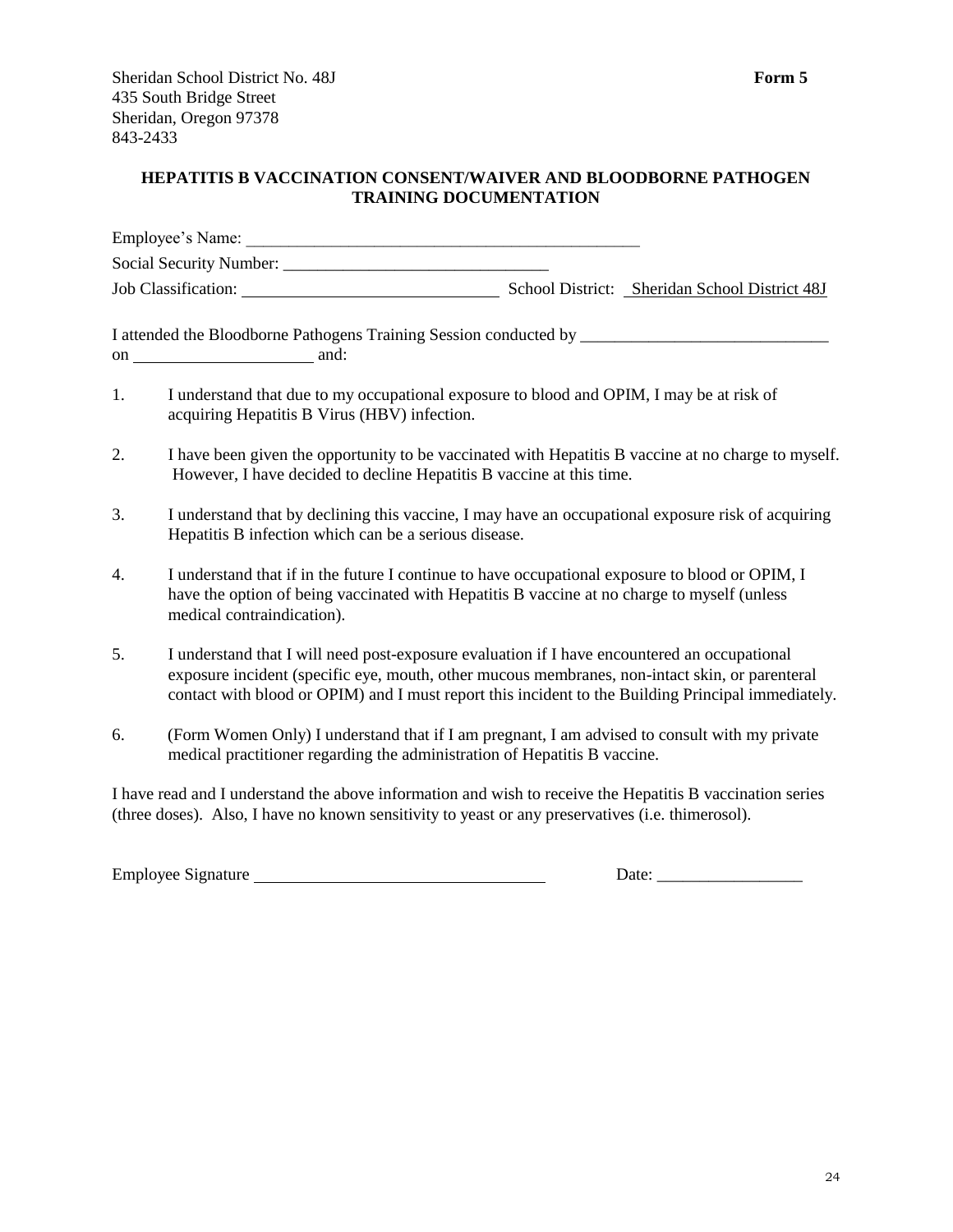#### **UNANTICIPATED/ACCIDENTAL BODY FLUID EXPOSURE LOG**

|                                                                                                    | Student $\Box$ Staff $\Box$        |  |
|----------------------------------------------------------------------------------------------------|------------------------------------|--|
|                                                                                                    |                                    |  |
|                                                                                                    |                                    |  |
| Date: $\frac{1}{\sqrt{1-\frac{1}{2}} \cdot \frac{1}{2}}$                                           |                                    |  |
| Description of Exposure (including route(s) and circumstances):                                    |                                    |  |
| Was Consultation With Health Care Providers Sought? Yes $\Box$ No $\Box$<br>If so, name of person: |                                    |  |
| Recommendation By Above Person:                                                                    |                                    |  |
|                                                                                                    |                                    |  |
|                                                                                                    |                                    |  |
|                                                                                                    |                                    |  |
|                                                                                                    | Student $\Box$ Staff $\Box$        |  |
|                                                                                                    |                                    |  |
| Reported By:                                                                                       |                                    |  |
|                                                                                                    | $Time: \underline{\qquad \qquad }$ |  |
| Description of Exposure (including route(s) and circumstances):                                    |                                    |  |

Was Consultation With Health Care Providers Sought? Yes  $\Box$  No  $\Box$ If so, name of person:

Recommendation By Above Person: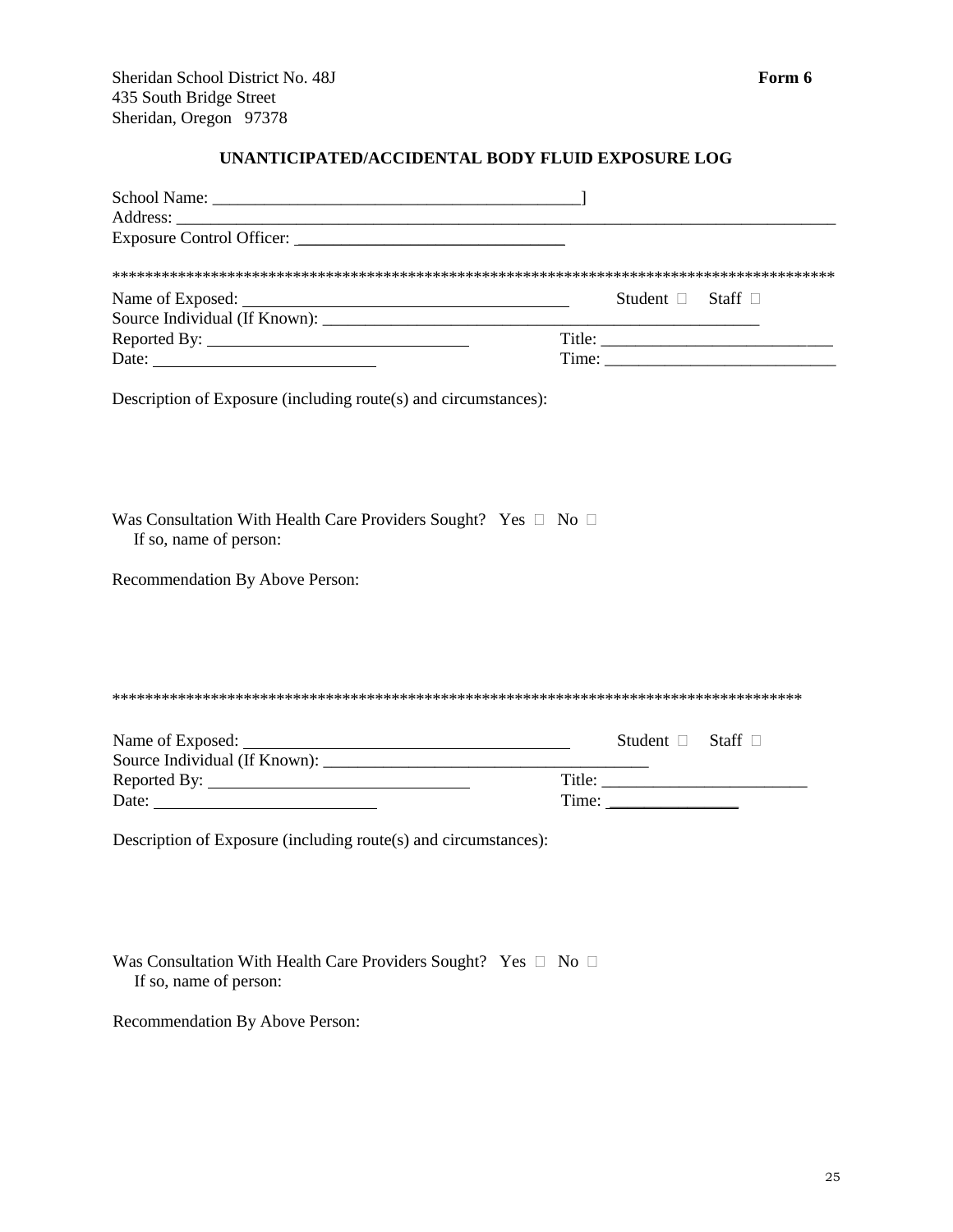# **IDENTIFIED AT RISK EMPLOYEES OFFERED THE HEPATITIS B VACCINE**

| <b>Name</b> | Job | <b>Date</b> |
|-------------|-----|-------------|
|             |     |             |
|             |     |             |
|             |     |             |
|             |     |             |
|             |     |             |
|             |     |             |
|             |     |             |
|             |     |             |
|             |     |             |
|             |     |             |
|             |     |             |
|             |     |             |
|             |     |             |
|             |     |             |
|             |     |             |
|             |     |             |
|             |     |             |
|             |     |             |
|             |     |             |
|             |     |             |
|             |     |             |
|             |     |             |
|             |     |             |
|             |     |             |
|             |     |             |
|             |     |             |
|             |     |             |
|             |     |             |
|             |     |             |
|             |     |             |
|             |     |             |
|             |     |             |
|             |     |             |
|             |     |             |
|             |     |             |
|             |     |             |
|             |     |             |
|             |     |             |
|             |     |             |
|             |     |             |